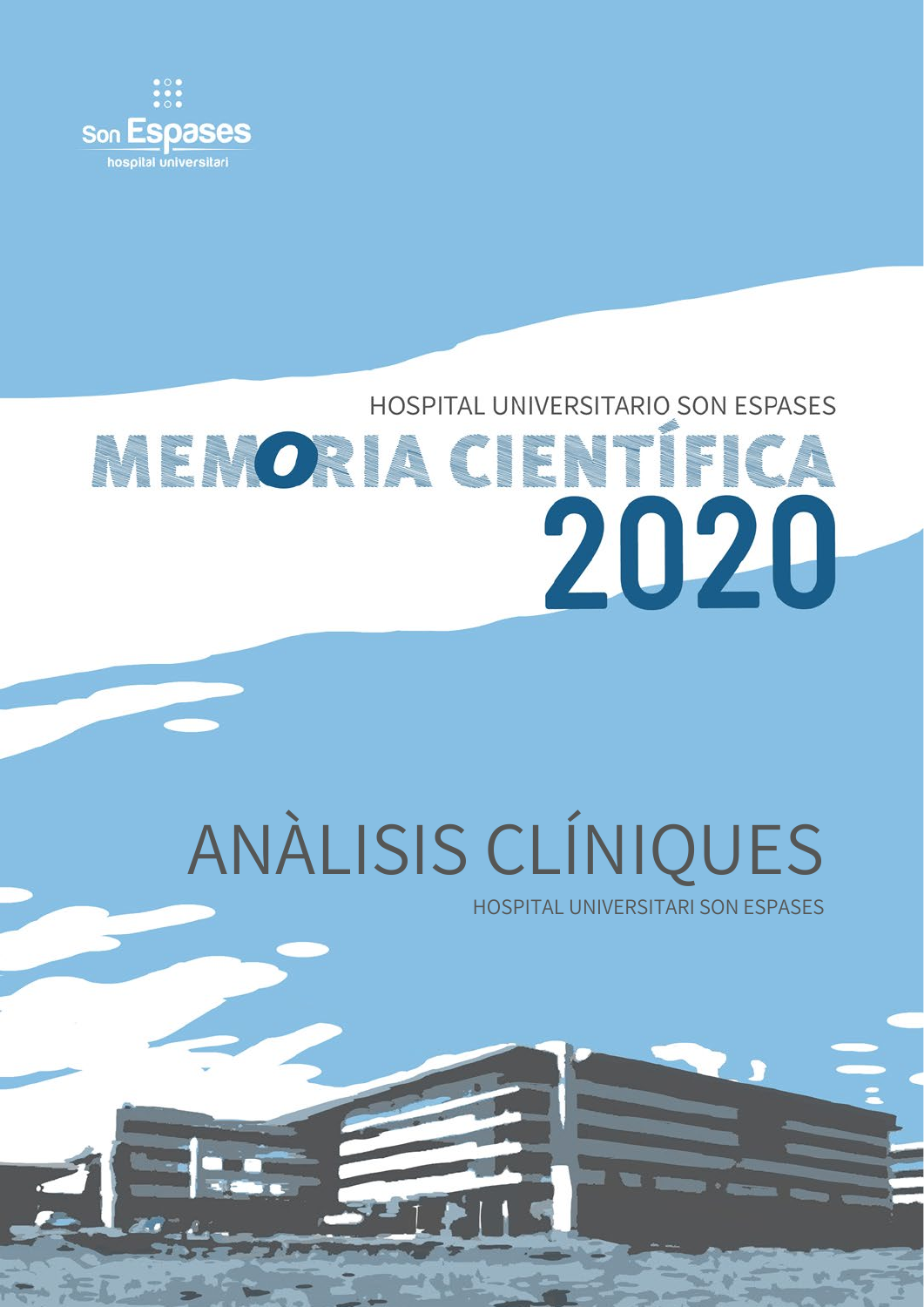





### Índice

| Otras actividades como participación en la organización de eventos científicos, conferencias invitadas, etc. 19 |  |
|-----------------------------------------------------------------------------------------------------------------|--|

Ctra. de Valldemossa, 79 07010 Palma. Mallorca

sonespases.info@ssib.es www.hospitalsonespases.com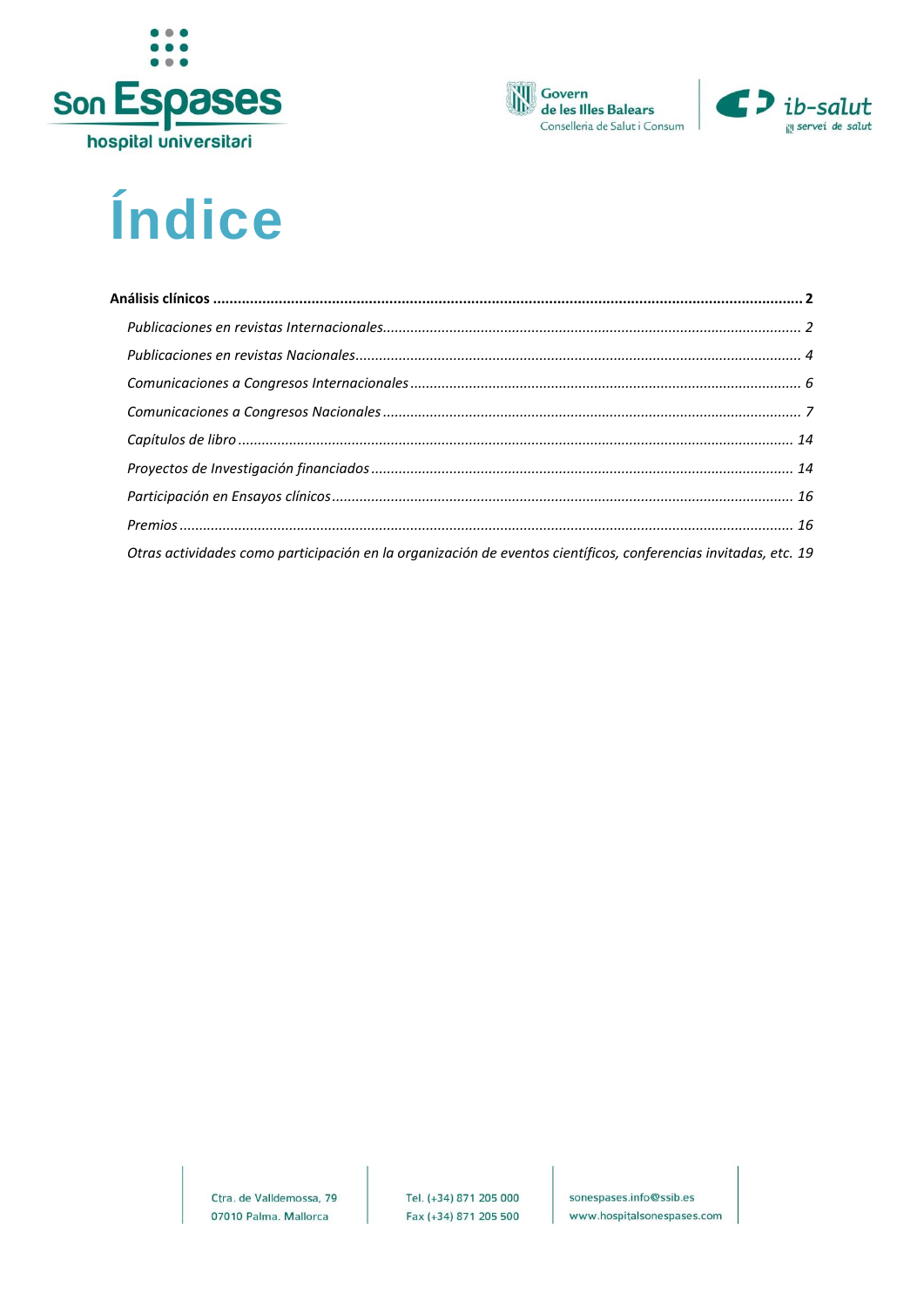





### <span id="page-2-0"></span>**Análisis clínicos**

#### <span id="page-2-1"></span>**Publicaciones en revistas Internacionales**

Segovia-Ortí R, **Barceló A,** de Sotto D, Sanchís P. Vitamin D status is related to severity at onset of diabetes and worse glycemic control. J Pediatr Endocrinol Metab 2020, 33 (10): 1265-71.

**Barceló B**, Gomila I, de-Castro-Ríos A, Perez-Barcena J, Jimenez C, Lendoiro E, **Elorza MA**. Diminished Consciousness in a Woman Following an Unsuspected Scopolamine Overdose. J Anal Toxicol. 2020 Oct 7:bkaa135.

Tofé S, Arguelles I, Serra G, Garcia H, **Barceló A**, Pereg V. Ultrasound-Guided percutaneous etanol ablation for the mamagement of recurrent thyroid cáncer: evaluation of efficacy and impact on disease course. Int J Thyroidol 2020, 13(2): 128-41.

**Morell-Garcia D,** Peña-Zarza JA, Sanchís P, Piérola J, de la Peña M, **Bauça JM,** Toledo-Pons N, Giménez P, Ribot C, Alonso-Fernández A, **Barceló-Bennassar A**. Polysomnographic Characteristics of Snoring Children: A Familial Study of Obstructive Sleep Apnea Syndrome. Arch Bronconeumol. 2020 Feb 21:S0300-2896(20)30028-4.

**Morell-Garcia D**, Toledo-Pons N, Sanchis P, **Bauça JM**, Sánchez JM, Peña-Zarza J, Giménez P, Pierola J, de la Peña-Bravo M, Alonso-Fernández A, **Barceló Bennassar A.**  Red cell distribution width: a new tool for the severity prediction of sleep apnoea syndrome in children. ERJ Open Res. 2020 Oct ;6(4):00278-2019.

**Delgado Rodriguez JA, Bauça JM, Pastor Garcia MI, Barcelo Bennassar A**. Use of data mining in the establishment of reference intervals for parathyroid hormone. Clin Chim Acta. 2020;508:217-20.

**Delgado Rodríguez JA, Bauça JM, Pastor García MI, Morell-García D, Ramos Chavarino D, Barceló Bennasar A.** Optimization of the thyroid panel for diagnostic purposes: thyrotropin cut-off values for the reflex addition of free thyroxine. Clin Chim Acta. 2020;505:125-9.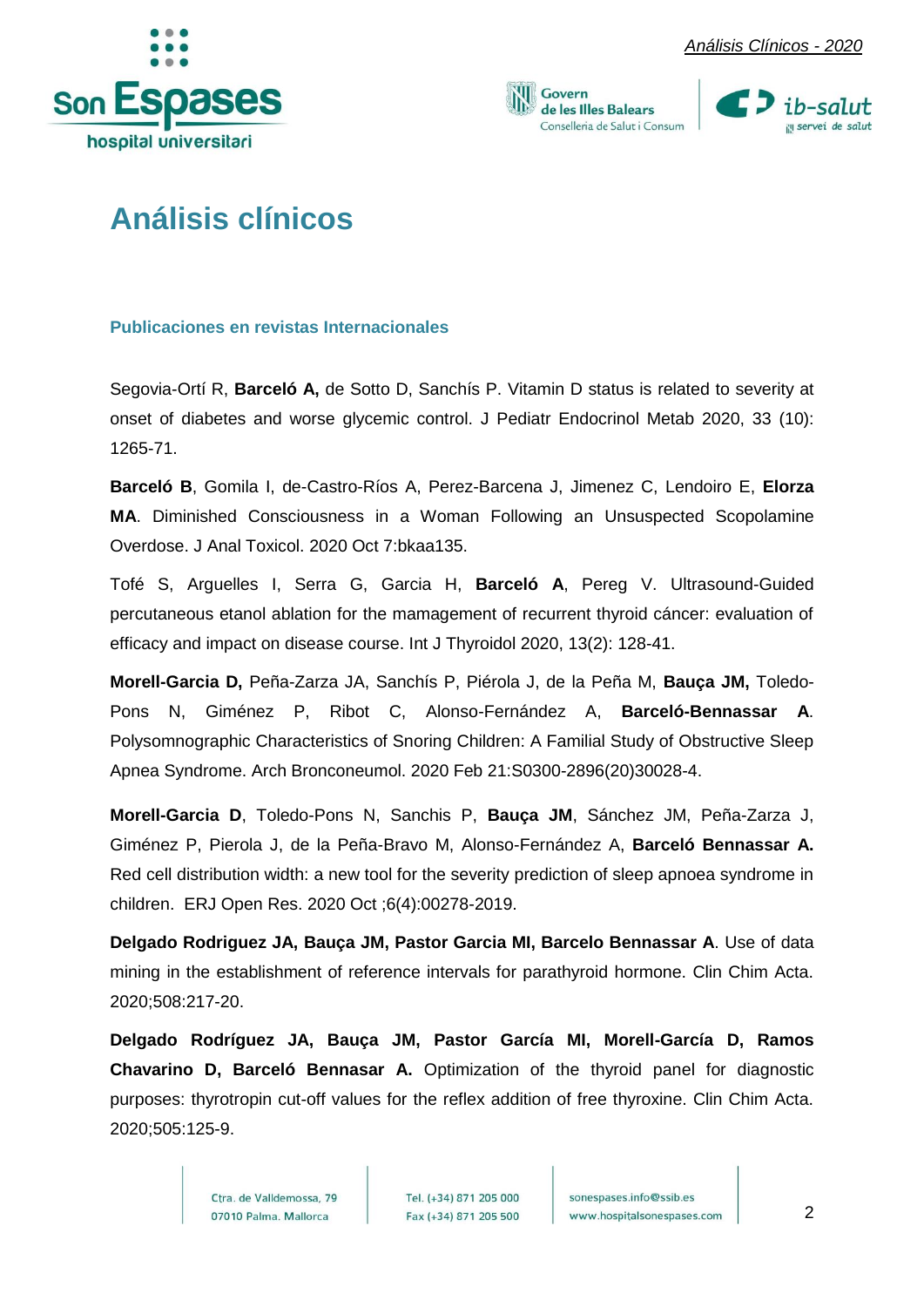





**Delgado JA, Bauça JM, Pérez G,** Caimari M, **Robles J**. Challenges in the screening of congenital hypothyroidism: optimization of thyrothropin cut-off values. Clin Chim Acta. 2020;512:20-5.

Alonso-Fernández A, Toledo-Pons N, Cosío BG, Millán A, Calvo N, Ramón L, de Mendoza SH, **Morell-García D, Bauça-Rossello JM**, Núñez B, Pons J, Palmer JA, Martín L, Peñaranda M, Pou JA, Sauleda J, Sala-Llinas E. Prevalence of pulmonary embolism in patients with COVID-19 pneumonia and high D-dimer values: A prospective study. PLoS One. 2020 Aug 25;15(8):e0238216.

**Bauçà JM**, Imperiali CE, **Robles J**, Díaz-Garzón J, Vuljanic D, Begovic E, Tikhonov A, Alic L, Nikler A, Simundic AM. Thoughts and expectations of young professionals about the European Federation of Clinical Chemistry and Laboratory Medicine (EFLM). Clin Chem Lab Med. 2020 Jul 6;59(1):71-77.

Mondelo-Macía P, Rodríguez-López C, **Valiña L**, Aguín S, León-Mateos L, García-González J, Abalo A, Rapado-González O, Suárez-Cunqueiro M, Díaz-Lagares A, Curiel T, Calabuig-Fariñas S, Azkárate A, Obrador-Hevia A, Abdulkader I, Muinelo-Romay L, Diaz-Peña R, López-López R. Detection of MET Alterations Using Cell Free DNA and Circulating Tumor Cells from Cancer Patients. Cells. 2020 Feb 24;9(2):522.

Mrazek C, Simundic AM, Salinas M, von Meyer A, Cornes M, **Bauçà JM**, Nybo M, Lippi G, Haschke-Becher E, Keppel MH, Oberkofler H, Felder TK, Cadamuro J. Inappropriate use of laboratory tests: How availability triggers demand - Examples across Europe. Clin Chim Acta. 2020 Jun;505:100-107.

García-Del-Pino I, **Bauça JM,** Gómez C**,** Caballero A, Llopis MA, Ibarz M, Martínez D, Ventura M, Marzana I, Puente JJ, Segovia M, Salas P, Gómez-Rioja R. Preanalytical issues related to routine and diagnostic glucose tests: Results from a survey in Spain. Biochem Med (Zagreb). 2020 Feb 15;30(1):010704.

Mir C, Rodriguez A, Rodrigo D, Saez-Torres C, Frontera G, Lumbreras J, Espinosa N, **Gomez C**, Costa-Bauza A, Grases F. Analysis of urine composition from split 24-h samples: use of 12-h overnight samples to evaluate risk factors for calcium stones in healthy and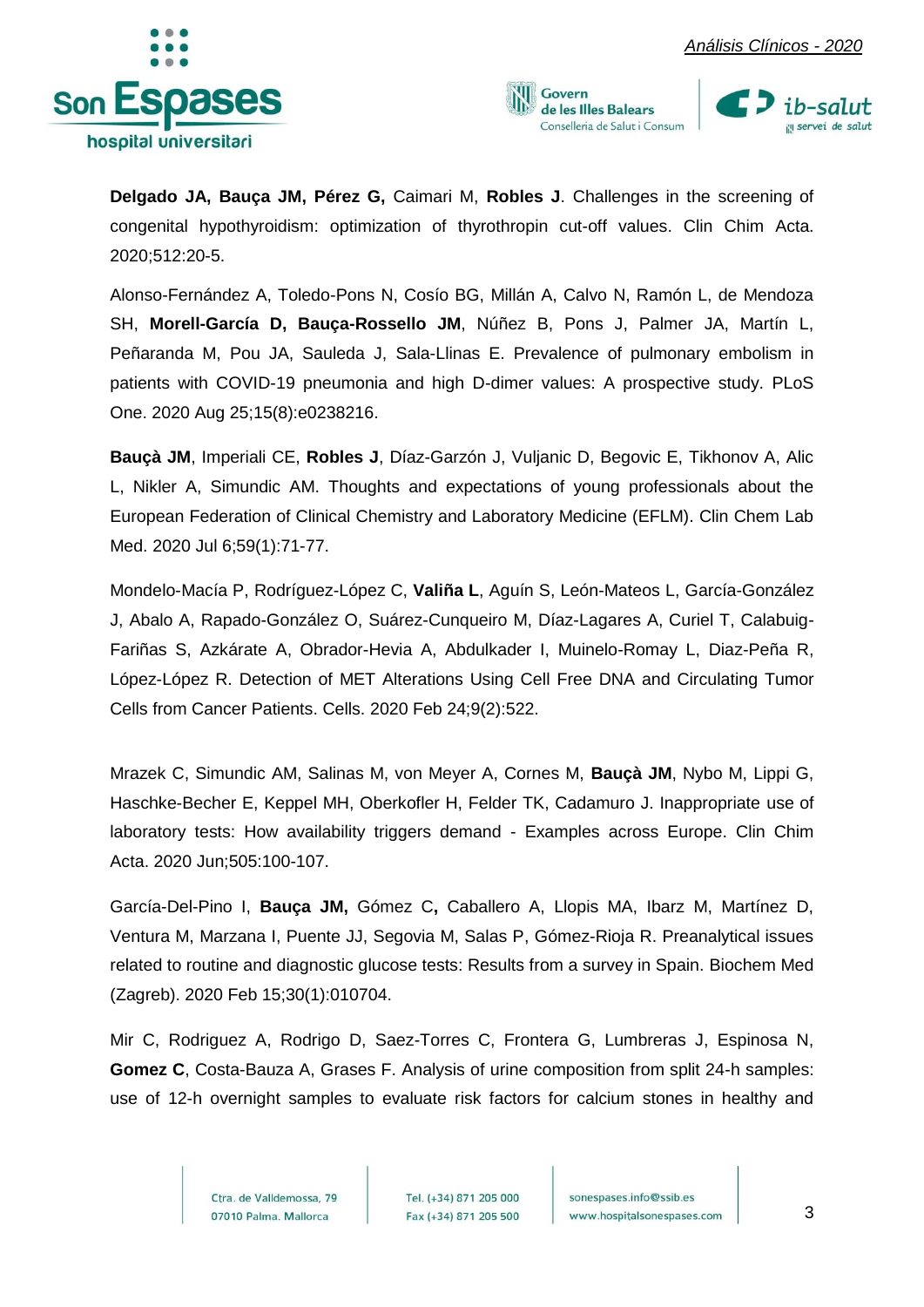







stone-forming children. J Pediatr Urol. 2020 Jun;16(3):371.e1-371.e7. doi: 10.1016/j.jpurol.2020.02.011. Epub 2020 Feb 22.

Capo X, Ferrer M, Olek RA, Salabery E, Suau R, Marí B, **Llompart I,** Tur JA, Sureda A, Pons A. Oral Administration of Sodium Nitrate to Metabolic Syndrome Patients Attenuates Mild Inflammatory and Oxidative Responses to Acute Exercise. Antioxidants 2020, 9, 596

Ballester-Servera C, Jimenez-Marco T, **Morell-Garcia D**, Quetglas-Oliver M, Bautista-Gili AM, Girona-Llobera E. Haemostatic function measured by thromboelastography and metabolic activity of platelets treated with riboflavin and UV light. Blood Transfusion 2020;18:280-9.

Luis García de Guadiana Romualdo, Mulero MDR, Olivo MH, Rojas CR, Arenas VR, Morales MG, Abellán AB, Conesa-Zamora P, García-García J, Hernández AC, **Morell-García D**, Dolores Albaladejo-Otón M, Consuegra-Sánchez L. Circulating levels of GDF-15 and calprotectin for prediction of in-hospital mortality in COVID-19 patients: A case series. J Infect. 2020 Aug12:S0163-4453(20)30543-0.doi: 10.1016/j.jinf.2020.08.010.

#### <span id="page-4-0"></span>**Publicaciones en revistas Nacionales**

**Barceló Bennassar Antonia, Ballesteros Vizoso M.A, Argente del Castillo Paula, Pastor Garcia Maria, Elorza Guerrero M.A., Morell Garcia Daniel**. Niveles de vitamina D en la población Balear. Medicina Balear 2020; 35 (3): 11-15.

**Bauça JM**, Caballero A, Gómez C, Martínez-Espartosa D, García del Pino I, Puente JJ, Llopis MA, Marzana I, Segovia M, Ibars M, Ventura M, Gómez-Rioja R. Influence of study model, baseline catalytic concentrations and analytical system on the stability of serum alanine aminotransferase. Adv Lab Med 2020; 1(2):20200021

Puiguriguer Ferrando J, Miralles Corrales S, Frontera Juan G, Campillo-Artero C, **Barceló Martín B**. Poisoning among the elderly. Rev Clin Esp. 2020 Oct 28:S0014-2565(20)30227-7.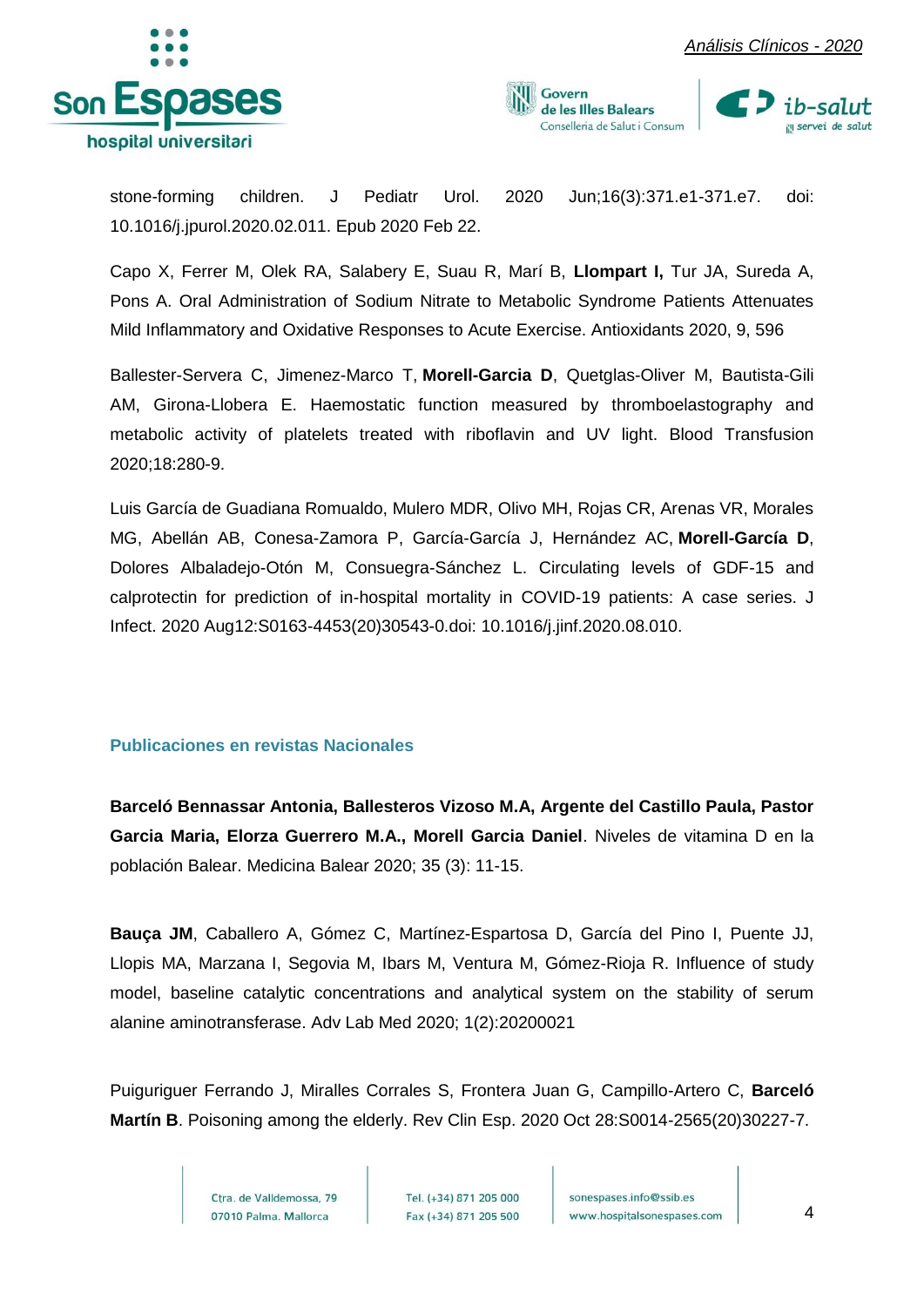





Roca A, Jarque P, Gomila I, Marchei E, Tittarelli R, **Elorza MÁ**, Sanchís P, **Barceló B**. Clinical features and risk factors associated with prenatal exposure to drugs of abuse. An Pediatr (Barc). 2020 Oct 8:S1695-4033(20)30285-X.

Gomila Muñiz I, Sánchez de Muniain MDS, Zuabi García LB, Servera Pieras MÁ, **Elorza Guerrero MÁ, Barceló Martín B**. Hallucinations and toxicologic findings after ingestion of an infusion made from an anticholinergic plant. Emergencias. 2020 Sep;32(5):377-378.

Ripoll-Vera T, Pérez Luengo C, Borondo Alcázar JC, García Ruiz AB, Sánchez Del Valle N, **Barceló Martín B,** Poncela García JL, Gutiérrez Buitrago G, Dasi Martínez C, Canós Villena JC, Moyano Corvillo S, Esgueva Pallarés R, Sancho Sancho JR, Guitart Pinedo G, Hernández Marín E, García García E, Vingut López A, Álvarez Rubio J, Govea Callizo N, Gómez Pérez Y, Melià Mesquida C, Heine D, Rosell Andreo J, Socías Crespí L. Sudden cardiac death in persons aged 50 years or younger: diagnostic yield of a regional molecular autopsy program using massive sequencing. Rev Esp Cardiol (Engl Ed). 2020 Sep 8:S1885- 5857(20)30355-8.

**Barceló Martín B**. Authors' reply. Emergencias. 2020 Ago;32(4):303-304.

Gomila Muñiz I, **Elorza Guerrero MÁ**, Servera Pieras MÁ, Puiguriguer Ferrando J, Tarradas Torras J, **Barceló Martín B**. False positives in urine methadone screening secondary to tapentadol. Emergencias. 2020 Ago;32(4):290-292.

Roset Ferrer C, Gomila Muñiz I, **Elorza Guerrero MÁ**, Puiguriguer Ferrando J, Leciñena Estean MÁ, Tuero León G, Sahuquillo Frías L, Ripoll Vera T, Socias Crespi L, Sanchís Cortés P, **Barceló Martín B**. Amphetamine and methamphetamine poisonings attended in hospital emergency departments: clinical features and the usefulness of laboratory confirmation. Emergencias. 2020 Feb;32(1):26-32.

L.J. Morales García J. Lumbreras, B. Amil, J. Cabrera, V. Cantos, L. Espinosa, S. González Pastor, B. Huertes, E. Trillo.,P. Fernández Riejos, **A.M. García Raja, C. Gómez Cobo, C**. Macías. Documento de Consenso: Estudio metabólico urinario para el diagnóstico y seguimiento de la litiasis renal en pacientes pediátricos. Rev Esp Pediatr 2020;Mayo 2020. 75(Supl. 1): 5-24.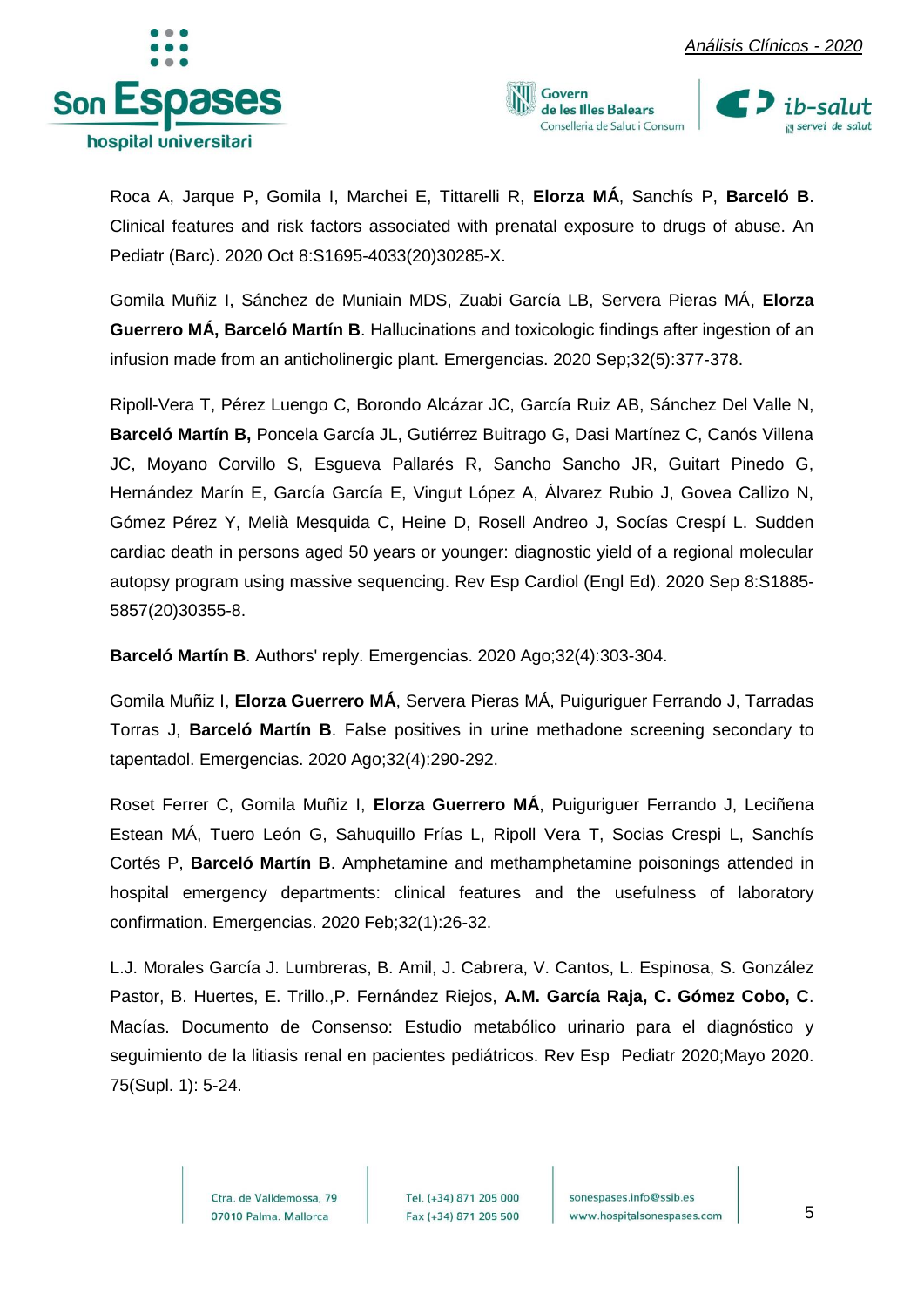





<span id="page-6-0"></span>**Comunicaciones a Congresos Internacionales**

#### **Comunicaciones tipo poster**

**L. Valiña Amado**, S. Rawal, A. Agarwal, S. Kesmodel, M. Watson, R.J. Cote. Early stage breast cancer: An insight into circulating tumor cells, cancer associated fibroblasts and clusters. European Association Cancer Research 2020. Liquid Biopsies Virtual event, Worldwide. 18-19 November 2020

Mari Sargsyan, **Juan Robles Bauza**, Sheila Cabello Pelegrin, Joana M. Ferrer , Miguel Uriol Rivera, Juan Rey Valeriano, Sonia Jimenez, Cristina Egea, Tania Villagrasa, Gonzalo Gómez marqués, **Bernardino Barcelo**, Joan M. Gasco. Survival Analysis of Hemodialysis Patients: Impact of Uremic Toxins. American Society of Nephrology (ASN) Kidney Week. Colorado 2020

Ortega Pérez J, Yates Bailo C, **Barceló Martín B**, **Elorza Guerrero MA**, Gomila Muñiz I, Rodríguez Ocejo C, Codinach Martín M, Homar Amengual C, Puiguriguer Ferrando J. Three years of experience implementing a chemical submission protocol at an Emergency Department. European Association of Poisons Centres and Clinical Toxicologist. 40th International Congress. (EAPCCT) 19-22 May 2020, Tallin (Estonia). Clin Toxicol (Phila) 2020, Vol. 58 (6): 505–652.

Karina Rodriguez-Capote, Nuria Gimenez Gomez, **Morell-García Daniel**, Bhargava Seema, Andrew Don-Wauchope, Xavier Filella, Chris Florkowski, María José Torrejon, Annalise Zemlin. Applying Evidence Based Medicine in Laboratory Medicine: insight of laboratory medicine professionals worldwide. Annual Conference of the Canadian Society of Clinical Chemists (CSCC), June 2020, Winnipeg (Canadá). Clin Biochem 2020;86:68-85.

Andrea Herranz Mochales, Caterina Ribot Quetglas, Maria Barceló Nicolau, Ainhoa Álvarez Ruiz De Larriaga, **Antònia Barceló Bennasar**, Amanda Iglesias Coma, **Daniel Morell Garcia**, Mónica De La Peña Bravo, José Antonio Peña Zarza, Margarita Bosch Artigues, María Paloma Giménez Carrero, Joaquín Durán Cantolla, José María Marín Trigo, Mercedes Codina Marcet, Paula Rodríguez Rodríguez, Carla Pía Martínez, María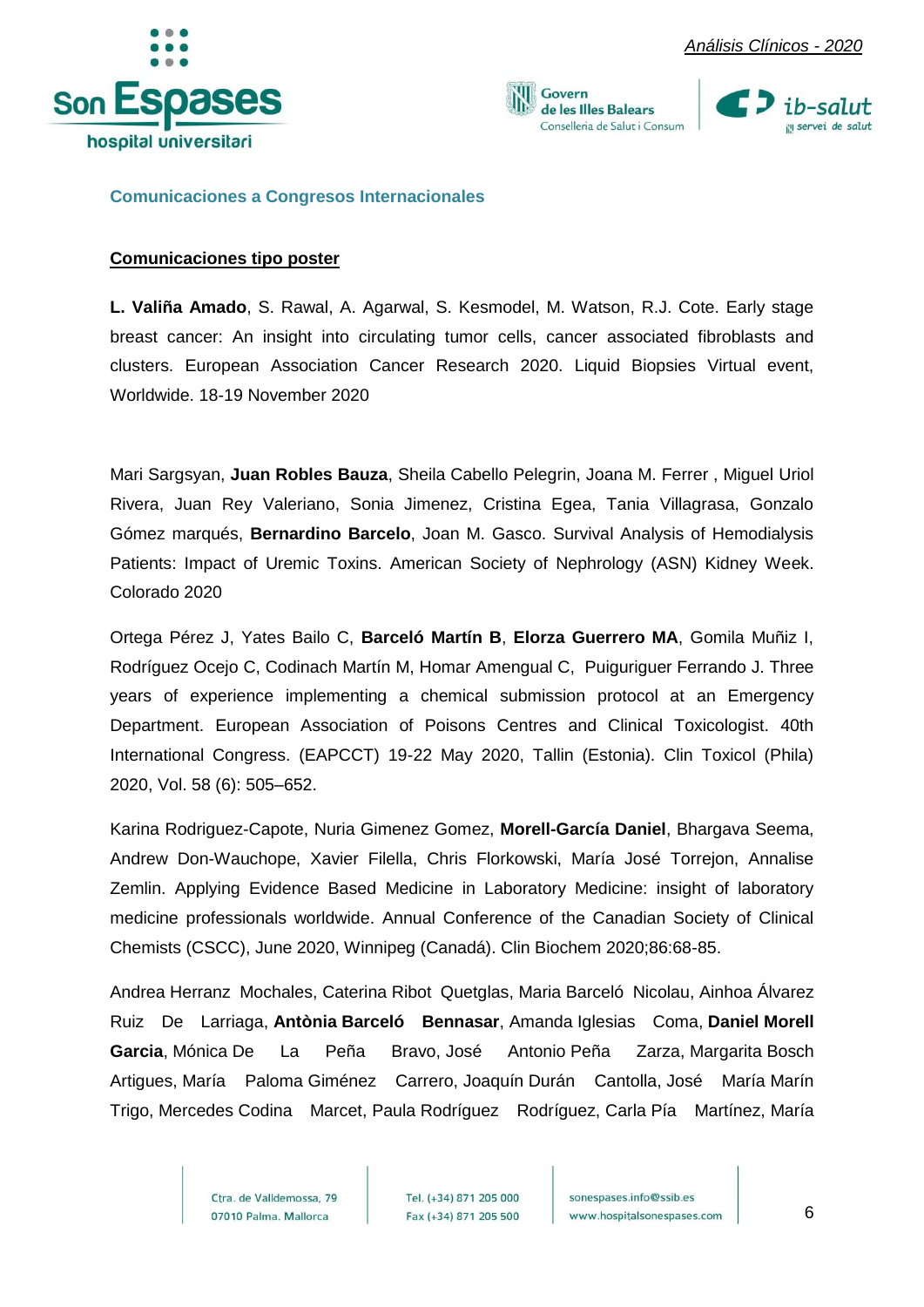





Concepción Piñas Cebrián, Maria Cerdà Moncadas, Andrés Sánchez Barón, Alberto Alonso Fernández. Influence of Obstructive Sleep Apnea on systemic inflammation in pregnancy. European Respiratory Society (ERS) Virtual Congress 2020. European Respiratory Journal 2020;56:2544.

Maria Cerdà Moncadas, Andrea Herranz Mochales, Caterina Ribot Quetglas, Maria Barceló Nicolau, Ainhoa Álvarez Ruiz De Larriaga, **Antònia Barceló Bennasar**, Amanda Iglesias Coma, **Daniel Morell Garcia**, Mónica De La Peña Bravo, José Antoio Peña Zarza, Margarita Bosch Artigues, María Paloma Giménez Carrero, Joaquín Durán Cantolla, José María Marín Trigo, Mercedes Codina Marcet, Paula Rodríguez Rodríguez, Carla Pía Martínez, María Concepción Piñas Cebrián, Andrés Sánchez Barón, Alberto Alonso Fernández, Francisco García Río. Is Obstructive Sleep Apnea a risk factor for Gestational Diabetes?. European Respiratory Society (ERS) Virtual Congress 2020. European Respiratory Journal 2020;56:2528.

#### <span id="page-7-0"></span>**Comunicaciones a Congresos Nacionales**

#### **Comunicación oral**

**Paula Argente Del Castillo Rodríguez**, **María Inmaculada Pastor García, Gemma Costa Petit, Beatriz García García, Jose Antonio Delgado Rodríguez, Antonia Barceló Bennasar**. "Establecimiento de intervalos de referencia pediátricos del panel tiroideo en plataforma Abbot en una población sana de niños y adolescentes españoles". XIV Congreso Virtual del Laboratorio Clínico (Zaragoza, España, 2020).

Luis García De Guadiana Romualdo, **Daniel Morell García**, Ana María Lourdes Padilla Jiménez, Jose Ignacio Gutiérrez Revilla, Jose María Álamo Marzo, Juan Antonio Vílchez Aguilera, Cristian Morales-Indiano, Silvia Sánchez Fernández-Pacheco, Irene Gutiérrez García, María Ángeles Juncos Tobarra, Elisa Nuez Zaragoza, Eloísa Urrechaga Igartua, Juan Adell Ruiz De León, Isabel Vírseda Chamorro, Yolanda Pastor Murcia, Olaia Rodríguez Fraga, Patricia De La Hera Cagigal, Matilde Cháfer-Rudilla, Laura Altimira Queral, Alex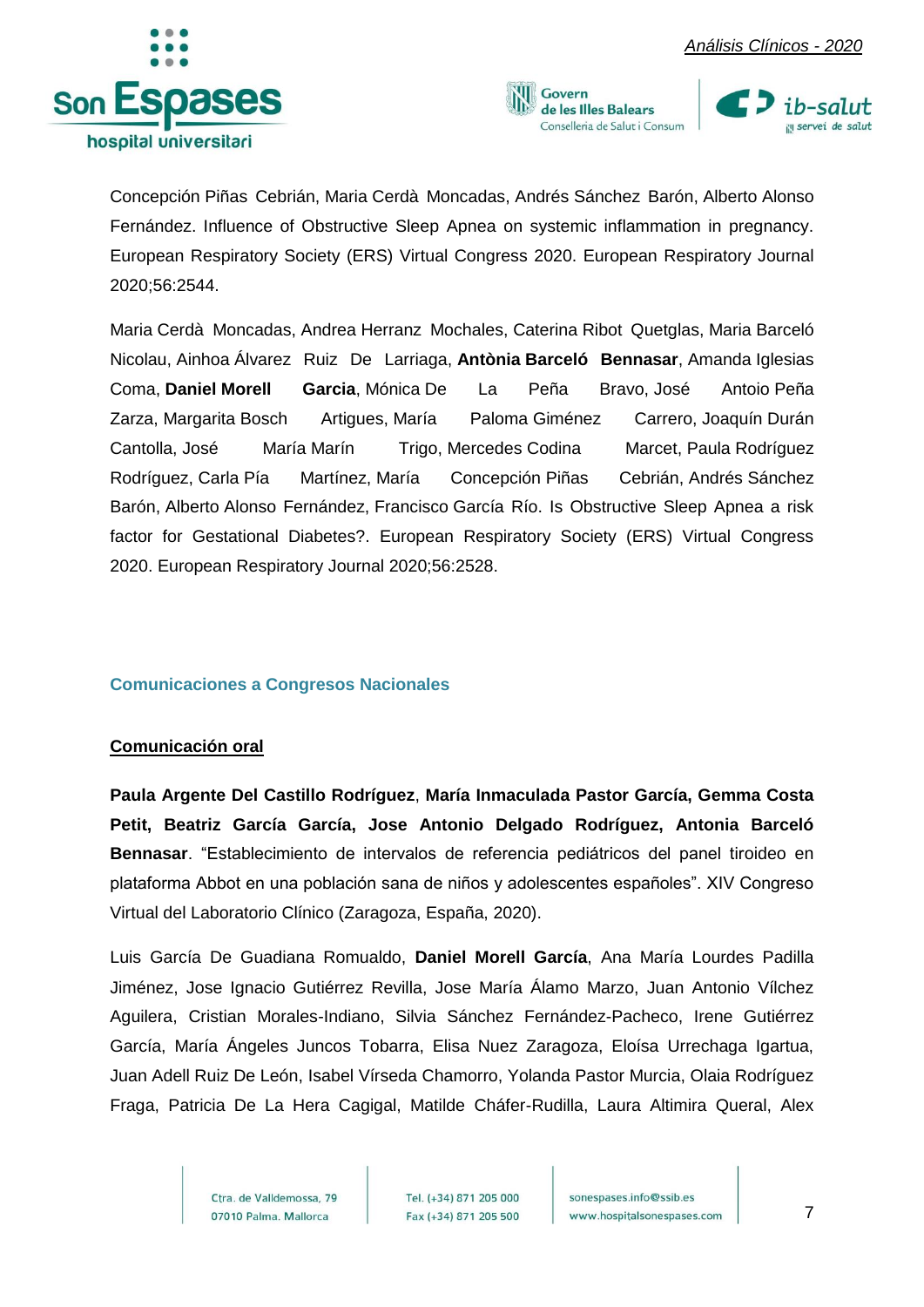





Larruzea Ibarra, Iria Cebreiros López, Ana María Hernando Holgado, Natalia Sancho Rodríguez, María Núñez Gárate, Laura Sahuquillo Frías, Paloma Salas Gómez-Pablos, Alicia Ruiz Ripa, María Luisa López Yepes, Cristina Acevedo Alcaraz, José Pedregosa Díaz, Alfonso Blázquez Manzanera, María Consuelo Zamorano Andrés, María Del Carmen Lorenzo Lozano, Amparo Galán-Ortega, Mercedes González-Morales, Patricia Esteban Torrella, Ruth González Tamayo, Marina Vera Oliván, Luis Vicente Gutiérrez, Alfonso Pérez Martínez, María Del Carmen Baamonde Calzada, Clara Esparza Del Valle, María Gloria García Arévalo, Aurelio Pons Castillo, Magdalena Canalda Campás, Laura Jiménez Añon, Vicente Aguadero, Vicens Díaz Brito, Jorge Ferriz Vivancos, Sara García Muñoz, María Arnaldos Carrillo, Amaia Fernández Uriarte, Cristina Ruiz Iruela, José Manuel Egea Caparrós, Martí Vila Pérez, Luis Saenz Mateos, **Josep Miquel Bauça Roselló**, María José Alcaide Marín. Utilidad del hemograma para predicción de mortalidad hospitalaria en pacientes infectados por SARS-Cov2: estudio multicéntrico nacional (Estudio BIOCOVID). XIV Congreso Nacional del Laboratorio Clínico. LABCLIN 2020. Formato Virtual. (Zaragoza, Spain, 2020).

**Daniel Morell-Garcia**, José Antonio Peña-Zarza, Oleksandr Serednytskyy, Mónica de la Peña, Paloma Giménez, Caterina Ribot, Javier Piérola, Alberto Alonso-Fernández, **Antonia Barceló**. "Vitamin D levels in snoring children". Comunicación Póster con Defensa Oral. VII Jornades IdISBa, Palma de Mallorca, 30 noviembre-2 diciembre.

Pilar Jarque, Antonia Roca, Isabel Gomila, Emilia Marchei, Roberta Tittarelli, **Miguel Ángel Elorza**, Pilar Sanchís, **Bernardino Barceló**. Perfiles y factores de riesgo sociodemográficos maternos de exposición prenatal a drogas de abuso". Comunicación Oral. VII Jornades IdISBa, Palma de Mallorca, 30 noviembre-2 diciembre.

#### **Comunicaciones tipo poster:**

**Jose Antonio Delgado Rodríguez, Josep Miquel Bauça Rosselló, María Inmaculada Pastor García, Paula Argente Del Castillo Rodríguez, Antonia Álvarez López, Paula Álvarez López, Antònia Barceló Bennasar.** "Aplicación de la minería de datos en el establecimiento de intervalos de referencia para hormona paratiroidea".

XIV Congreso Nacional Español de Laboratorio clínico (Zaragoza, noviembre 2020).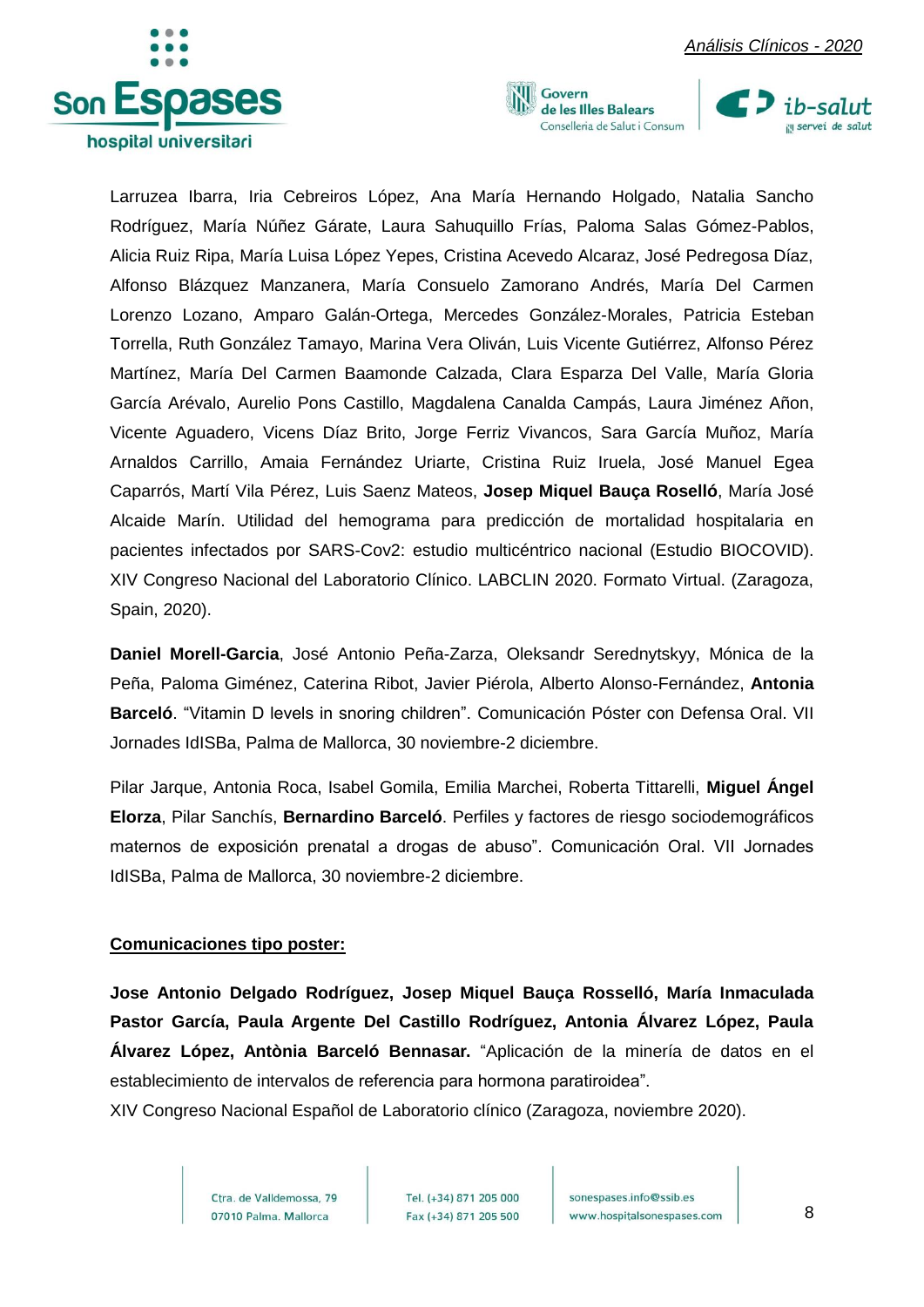





**Jose Antonio Delgado Rodríguez, Juan Robles Bauzá, Sonia Gutiérrez Sánchez, Francisca Forteza Ferrer, Raul Ortiz Montero, Antonia Rosa Pons Mas, Josep Miquel Bauçà Roselló.** "¿Interfiere el empleo de sondas metálicas en la cuantificación de metales pesados?"

XIV Congreso Nacional Español de Laboratorio clínico (Zaragoza, noviembre 2020).

**Jose Antonio Delgado Rodríguez, Paula Argente Del Castillo Rodríguez, Beatriz García García, Ana Cristina Tarazona Pastor, Josep Miquel Bauçà Rosselló.** Monitorización del paciente diabético con control glucémico altamente inestable*.*

XIV Congreso Nacional Español de Laboratorio clínico (Zaragoza, noviembre 2020).

**María Antonieta Ballesteros Vizoso, José Antonio Delgado Rodríguez, Paula Argente del Castillo Rodríguez, Josep M Bauça,** Bernardo López Andrade, Patricia Oses Poch, Catalina Mateu Oliver, **Daniel Morell García**. Implementación de mejoras en el control analítico de pacientes con trombocitosis: en busca de la pseudonormokalemia. XIV Congreso Nacional del Laboratorio Clínico. LABCLIN 2020 (Zaragoza, Spain, 2020).

**María Antonieta Ballesteros Vizoso, Paula Argente del Castillo Rodríguez, Blanca Badal Cogul, Ana Rubio Alaejos, María Pastor Garcia, Antonia Barceló Bennassar** Prevalencia de Hipovitaminosis D en población balear."*.* XIV Congreso Nacional del Laboratorio Clínico. LABCLIN 2020 (Zaragoza, Spain, 2020).

**María Antonieta Ballesteros Vizoso**, **Blanca Badal Cogul, Paula Argente del Castillo Rodríguez, José Antonio Delgado Rodríguez, Jesús Mª Muñiz Fuentes, María Pastor Garcia, Antonia Barceló Bennassar** Valores de referencia de la 17-hidroxiprogesterona en neonatos de 0-3 meses con el ensayo MAGLUMI<sup>™</sup>. . XIV Congreso Nacional del Laboratorio Clínico. LABCLIN 2020 (Zaragoza, Spain, 2020).

**María Pastor García, María Antonieta Ballesteros Vizoso, Gerardo Perez Esteban, Antonia Barceló Bennassa***r*. Especificaciones Mínimas de Consenso para el Folato: de la teoría a la práctica." XIV Congreso Nacional del Laboratorio Clínico. LABCLIN 2020 (Zaragoza, Spain, 2020)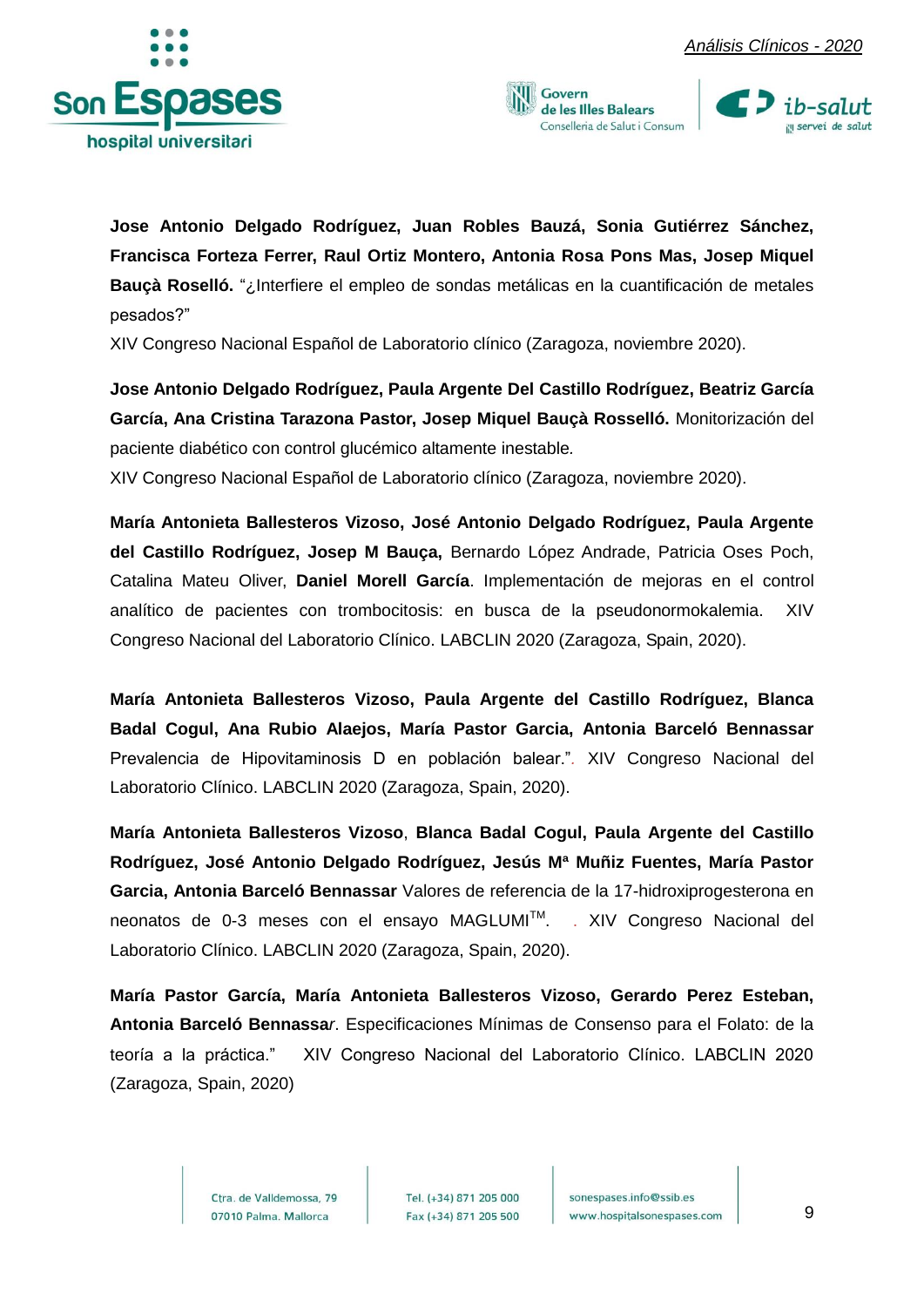





**B. García García, M. A. Ballesteros Vizoso, Ana Rubio Alaejos, M Jesús Menéndez García, Ana Cristina Tarazona Pastor, M.José Soldado Gómez, Luis Novell Martínez, Daniel Morell-García.** Utilidad de la determinación de Proteína C reactiva y Procalcitonina sinovial en la sospecha de artritis séptica. XIV Congreso Nacional del Laboratorio Clínico. LABCLIN 2020 (Zaragoza, Spain, 2020).

**Jesús Mª Muñiz Fuentes, María Antonieta Ballesteros Vizoso, David Ramos Chavarino, Antonia Barceló Bennassa***r.* Evaluación de la gestión de la demanda de tiroglobulina. XIV Congreso Nacional del Laboratorio Clínico. LABCLIN 2020 (Zaragoza, Spain, 2020).

**Maria Blanca Badal Cogul, Maria Antonieta Ballesteros Vizoso, Maria Pastor Garcia, Maria Del Mar Mas Morey, Maria Vila Cortés, Antònia Pallicer Barceló, Maria Inmaculada Martín Navas, Daniel Morell-Garcia.** Utilidad de los niveles de NT-proBNP en gestantes con sospecha de preeclampsia". XIV Congreso Nacional del Laboratorio Clínico. LABCLIN 2020 (Zaragoza, Spain, 2020).

**Maria Blanca Badal Cogul, Maria Pastor Garcia, Maria Antonieta Ballesteros Vizoso, Ana Rubio Alaejos**, Maria Vila Cortés, Maria Del Mar Mas Morey, **Inmaculada Martín Navas, Daniel Morell-Garcia** Evaluación del daño miocárdico residual en gestantes con sospecha de preeclampsia. Authors:. XIV Congreso Nacional del Laboratorio Clínico. LABCLIN 2020 (Zaragoza, Spain, 2020).

**Badal Cogul, Maria Blanca;** Garcia Garcia, Beatriz; Cámara Aguilera, Francisco Jesús; Forteza Ferrer, Francisca; **Valiña Amado, Laura; Parera Roselló, Maria Magdalena.** Análisis de intercambiabilidad de la medida de antígeno prostático específico total (PSAT) y libre (PSAL) entre Architect i2000 (Abbott) y Access 2 (Beckman Coulter). XIV Congreso Nacional del laboratorio clínico 2020.

**Paula Argente Del Castillo Rodríguez**, **Antonia Barceló Bennasar, Jesús María Muñiz Fuentes, Jose Antonio Delgado Rodríguez, Blanca Badal Cogul, María Inmaculada Pastor García**. "Estudio de la estabilidad de la 17-OH progesterona". XIV Congreso Virtual del Laboratorio Clínico (Zaragona, España, 2020).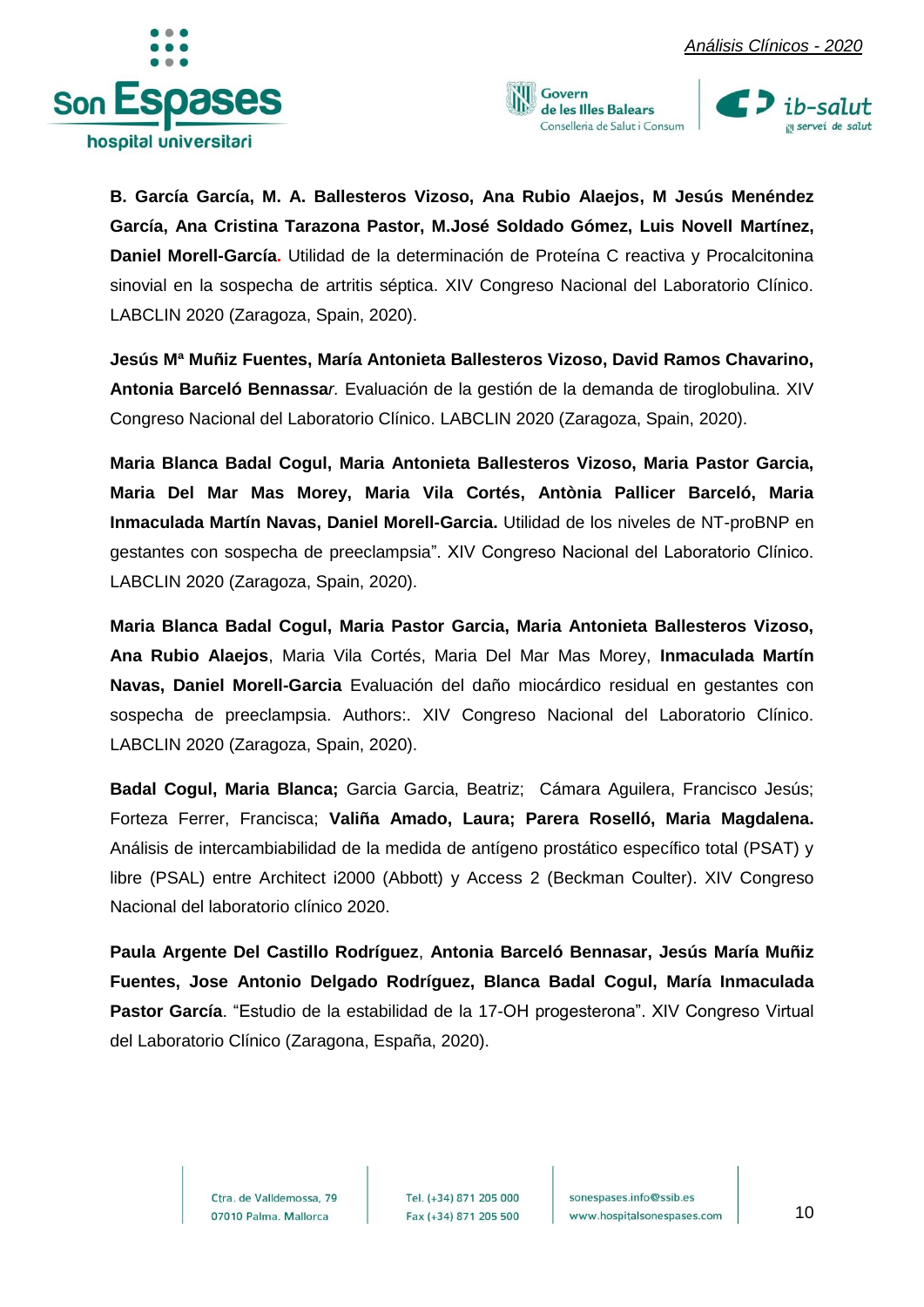





**Paula Argente Del Castillo Rodríguez**, **María Inmaculada Pastor García, Gemma Costa Petit, Beatriz García García, Jose Antonio Delgado Rodríguez, Antonia Barceló Bennasar**. "Establecimiento de intervalos de referencia pediátricos del panel tiroideo en plataforma Abbot en una población sana de niños y adolescentes españoles". XIV Congreso Virtual del Laboratorio Clínico (Zaragoza, España, 2020).

**Ana Rubio Alaejos, Gerardo Pérez, Blanca Badal, Laura Valiña, Rosario Guerrero, Begoña Lasheras, Antonia Pardo, Juan Robles Bauzá.** Mucopoliscaridosis tipo VII en paciente con síndrome XYY – caso clínico. XIV Congreso Virtual del Laboratorio Clínico (Zaragoza, España, 2020).

**Beatriz García García, Blanca Badal Cogul**, **Francisco García Martínez, Antonia Álvarez López, Gemma Maestre Lucas, José López López, Maria Jaume Mas, Daniel Morell García**. "Utilidad en el cribado de macrocomplejos de amilasa en pacientes con sospecha de pancreatitis aguda". XIV Congreso Virtual del Laboratorio Clínico (Zaragoza, España, 2020).

**Beatriz García García**, **Blanca Badal Cogul**, Laura Aizpiri Antoñana, Jordi Guimerà García**, Laura Valiña Amado**, Daniel Muñoz Vélez, **Maria Magdalena Parera Rosselló**. "¿Mejora el PHI la predicción de cáncer de próstata?". XIV Congreso Virtual del Laboratorio Clínico (Zaragoza, España, 2020).

**Daniel Morell García**, **Antonia Rosa Pons Mas**, **Maria Ángeles Muñoz Moll**, Antonio Jesús Crespo Morón, **Covadonga Ramos Díaz, María Paula Álvarez López**, **Isabel Llompart Alabern**, **Gerardo Pérez Esteban.** Optimización del procedimiento de control interno de calidad analítica en el Laboratorio de Urgencias: normograma Sigma. XIV Congreso Nacional del Laboratorio Clínico. LABCLIN 2020. Formato Virtual. (Zaragoza, Spain, 2020).

Luis García De Guadiana Romualdo, **Daniel Morell García**, Ana María Lourdes Padilla Jiménez, Jose Ignacio Gutiérrez Revilla, Jose María Álamo Marzo, Juan Antonio Vílchez Aguilera, Cristian Morales-Indiano, Silvia Sánchez Fernández-Pacheco, Irene Gutiérrez García, María Ángeles Juncos Tobarra, Elisa Nuez Zaragoza, Eloísa Urrechaga Igartua, Juan Adell Ruiz De León, Isabel Vírseda Chamorro, Yolanda Pastor Murcia, Olaia Rodríguez Fraga, Patricia De La Hera Cagigal, Matilde Cháfer-Rudilla, Laura Altimira Queral, Alex

> Ctra, de Valldemossa, 79 07010 Palma. Mallorca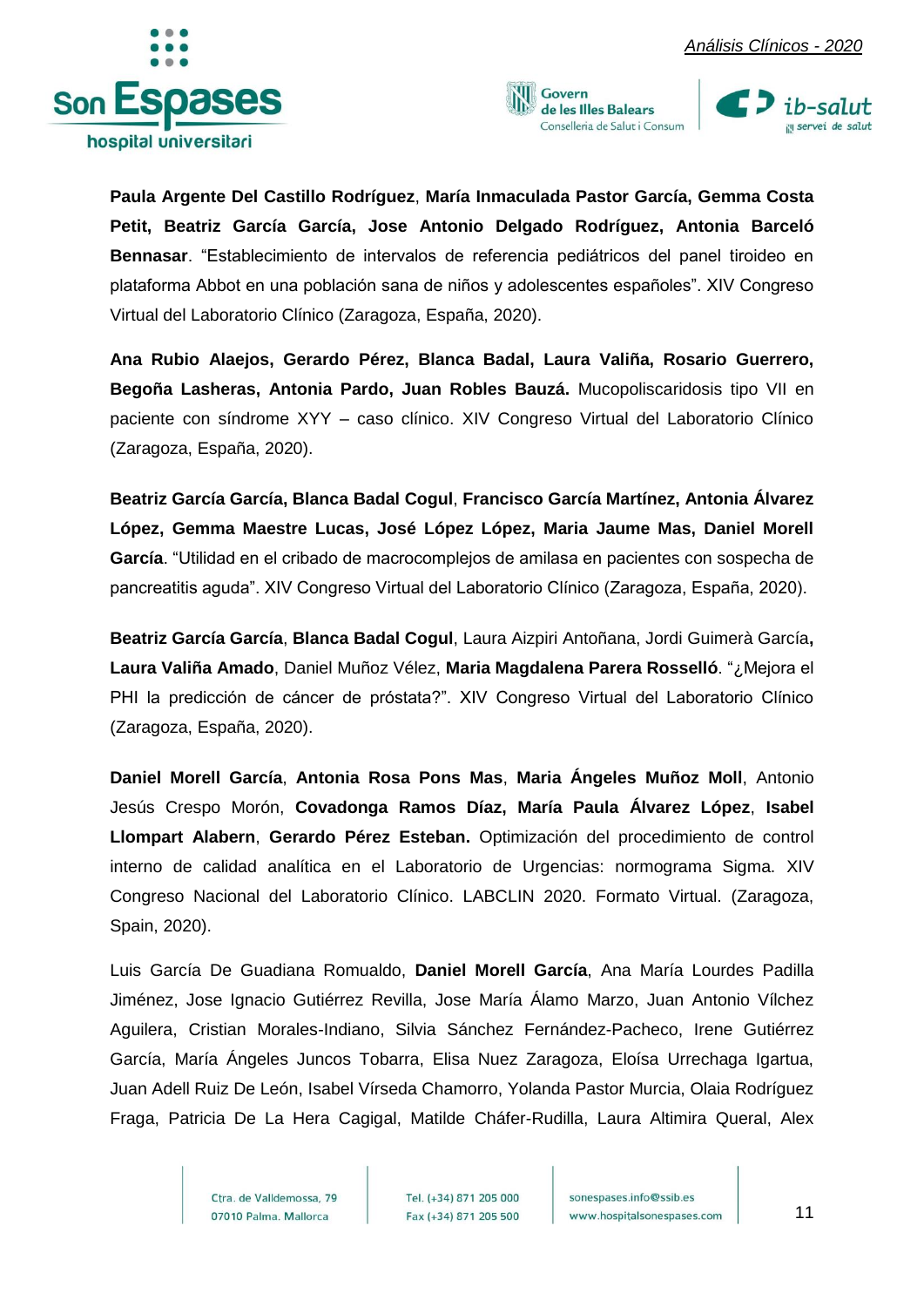





Larruzea Ibarra, Iria Cebreiros López, Ana María Hernando Holgado, Natalia Sancho Rodríguez, María Núñez Gárate, Laura Sahuquillo Frías, Paloma Salas Gómez-Pablos, Alicia Ruiz Ripa, María Luisa López Yepes, Cristina Acevedo Alcaraz, José Pedregosa Díaz, Alfonso Blázquez Manzanera, María Consuelo Zamorano Andrés, María Del Carmen Lorenzo Lozano, Amparo Galán-Ortega, Mercedes González-Morales, Patricia Esteban Torrella, Ruth González Tamayo, Marina Vera Oliván, Luis Vicente Gutiérrez, Alfonso Pérez Martínez, María Del Carmen Baamonde Calzada, Clara Esparza Del Valle, María Gloria García Arévalo, Aurelio Pons Castillo, Magdalena Canalda Campás, Laura Jiménez Añon, Vicente Aguadero, Vicens Díaz Brito, Jorge Ferriz Vivancos, Sara García Muñoz, María Arnaldos Carrillo, Amaia Fernández Uriarte, Cristina Ruiz Iruela, José Manuel Egea Caparrós, Martí Vila Pérez, Luis Saenz Mateos, **Josep Miquel Bauça Roselló**, María José Alcaide Marín. Utilidad del hemograma para predicción de mortalidad hospitalaria en pacientes infectados por SARS-Cov2: estudio multicéntrico nacional (Estudio BIOCOVID). XIV Congreso Nacional del Laboratorio Clínico. LABCLIN 2020. Formato Virtual. (Zaragoza, Spain, 2020).

Laura Ventura Espejo, Cristina Armero Bujaldon, Estefanía Moratalla Jareño, María Caimari Jaume, **José Antonio Delgado Rodríguez**, Aina Rosa Millán Pons. Seguimiento de recién nacidos con tsh alterada en el screening neonatal durante un periodo de 3 años. 42º Congreso de la Sociedad Española de Endocrinología Pediátrica (Zaragoza, 2020)

Laura Sahuquillo Frias, **Daniel Morell Garcia**, Alfonso Lopez Gutierrez, Enrique Martinez Sanchez, Emilia Moreno Noguero, Alba Quesada Moreno, Irene Martinez Gutierrez, Felix Grases. Artropatía microcristalina destructiva en paciente de 67 años. XIV Congreso Nacional del Laboratorio Clínico. LABCLIN 2020. Formato Virtual. (Zaragoza, Spain, 2020).

Caterina Ribot Quetglas, Andrea Herranz Mochales, Maria Barceló Nicolau, Ainhoa Álvarez Ruiz De Larrinaga, Javier Pierola Lopetegui, Amanda Iglesias Coma, **Daniel Morell Garcia**, Mónica De La Peña Bravo, José Antonio Peña Zarza, Margarita Bosch Artigues, María Paloma Giménez Carrero, Joaquín Durán Cantolla, José María Marín Trigo, Mercedes Codina Marcet, Paula Rodríguez Rodríguez, Carla Pía Martínez, María Concepción Piñas Cebrian, Maria Cerdà Moncadas, Andrés Sánchez Barón, Alberto Alonso Fernández. Influencia de la Apnea Obstructiva del Sueño en la inflamación sistémica en el tercer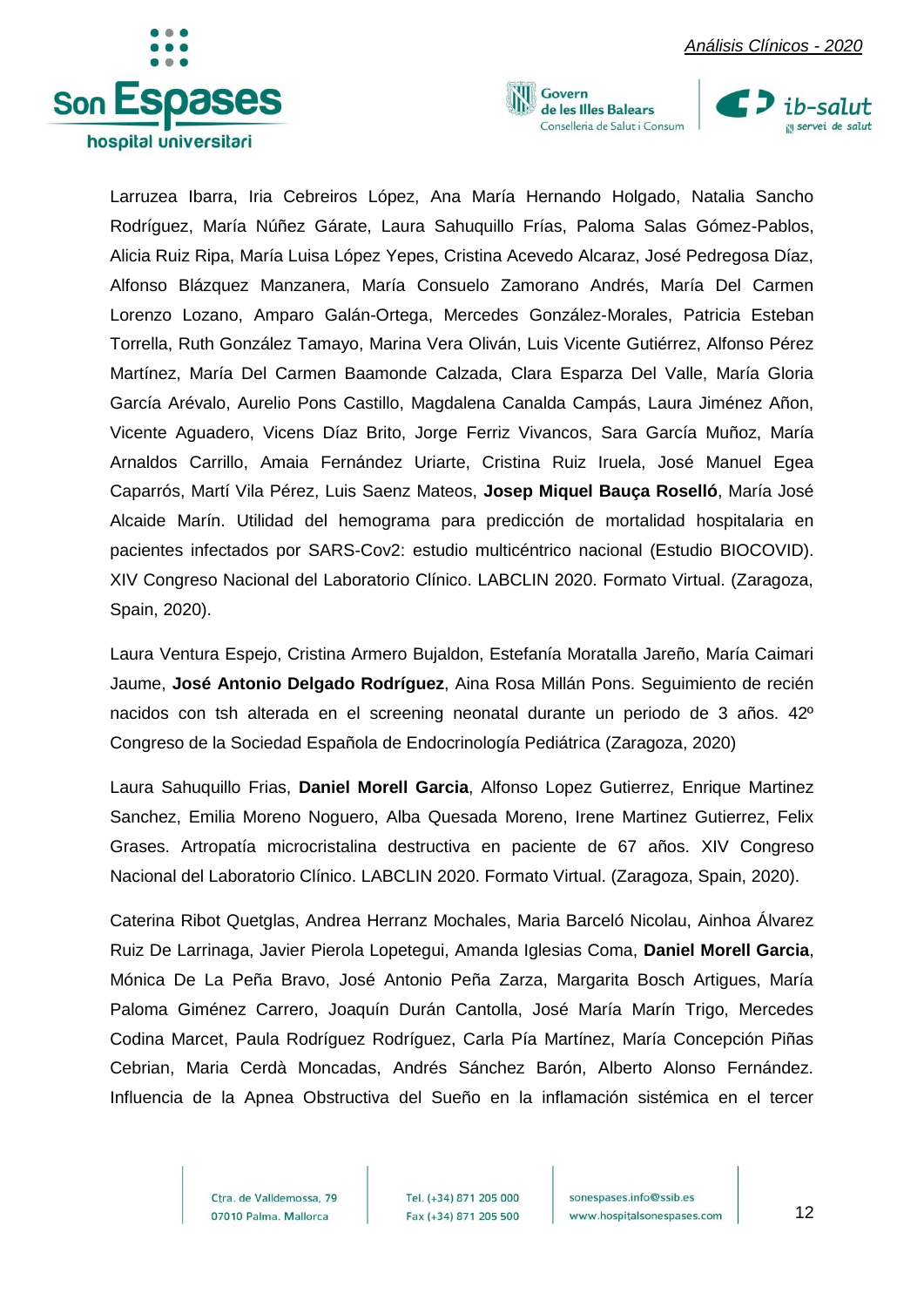





trimestre del embarazo. 53º Congreso Nacional Virtual de la Sociedad Española de Neumología y Cirugía Torácica (SEPAR), 12-14 Noviembre 2020.

Martinez Cepas, Patricia; Rosell Camps, Antonio; Riera Llodra, Juana Maria; Osona Rodriguez de la Torre, Francisco de Borja; Barcelo Canellas, Maria de la Concepcion; Greciano Calero, Paula; Lorente Sorolla, Marta; **Morell Garcia, Daniel**. Consulta multidisciplinar de Atresia de Esófago: ¿Lo estamos haciendo bien? Congreso Nacional de la Sociedad Española de Gastroenterología, Hepatología y Nutrición Pediátrica (SEGHNP) 2020, Palma de Mallorca.

Rosell Camps,Antonio; Riera Llodrà, Joana María; Martínez Cepas, Patricia; Mena Ribas, Ana; Amengual Antuch, Isabel; **Morell García, Daniel**. Evaluación del diagnóstico o control de la erradicación de la infección por *Helicobacter pylori* mediante el uso de diferentes test de aliento. Congreso Nacional de la Sociedad Española de Gastroenterología, Hepatología y Nutrición Pediátrica (SEGHNP) 2020, Palma de Mallorca.

**Morell Garcia, Daniel**; Mena Ribas, Ana; **Garcia Raja, Ana Maria**; **Garcia Suquia, Angela**; Martinez Cepas, Patricia; Riera Llodra, Joana Maria; Rosell Camps, Antonio. Diagnóstico de *Helicobacter pylori*: ¿ test de laiento con Urea marcada o Antígeno en heces?. Congreso Nacional de la Sociedad Española de Gastroenterología, Hepatología y Nutrición Pediátrica (SEGHNP) 2020, Palma de Mallorca.

**Morell Garcia, Daniel**; **Garcia Raja, Ana Maria**; **Garcia Suquia, Angela**; Martinez Cepas, Patricia; Riera Llodra, Joana Maria; Rosell Camps, Antonio. Calprotectina fecal en el estudio de patología digestiva funcional: ¿qué esperar antes de los 4 años de edad?. Congreso Nacional de la Sociedad Española de Gastroenterología, Hepatología y Nutrición Pediátrica (SEGHNP) 2020, Palma de Mallorca.

Luis Ramón, Adrian Ferre, Nuria Toledo, Alicia Binimelis, Alexandre Palou, Federico Gonzalo, Mº Mercedes Rodriguez, Juan Palmer, **Isabel Llompart**, Ernest Sala. Experiencias de una consulta de seguimiento de pacientes con COVID19 tras el alta hospitalaria. I Congreso Nacional COVID19. Septiembre 2020.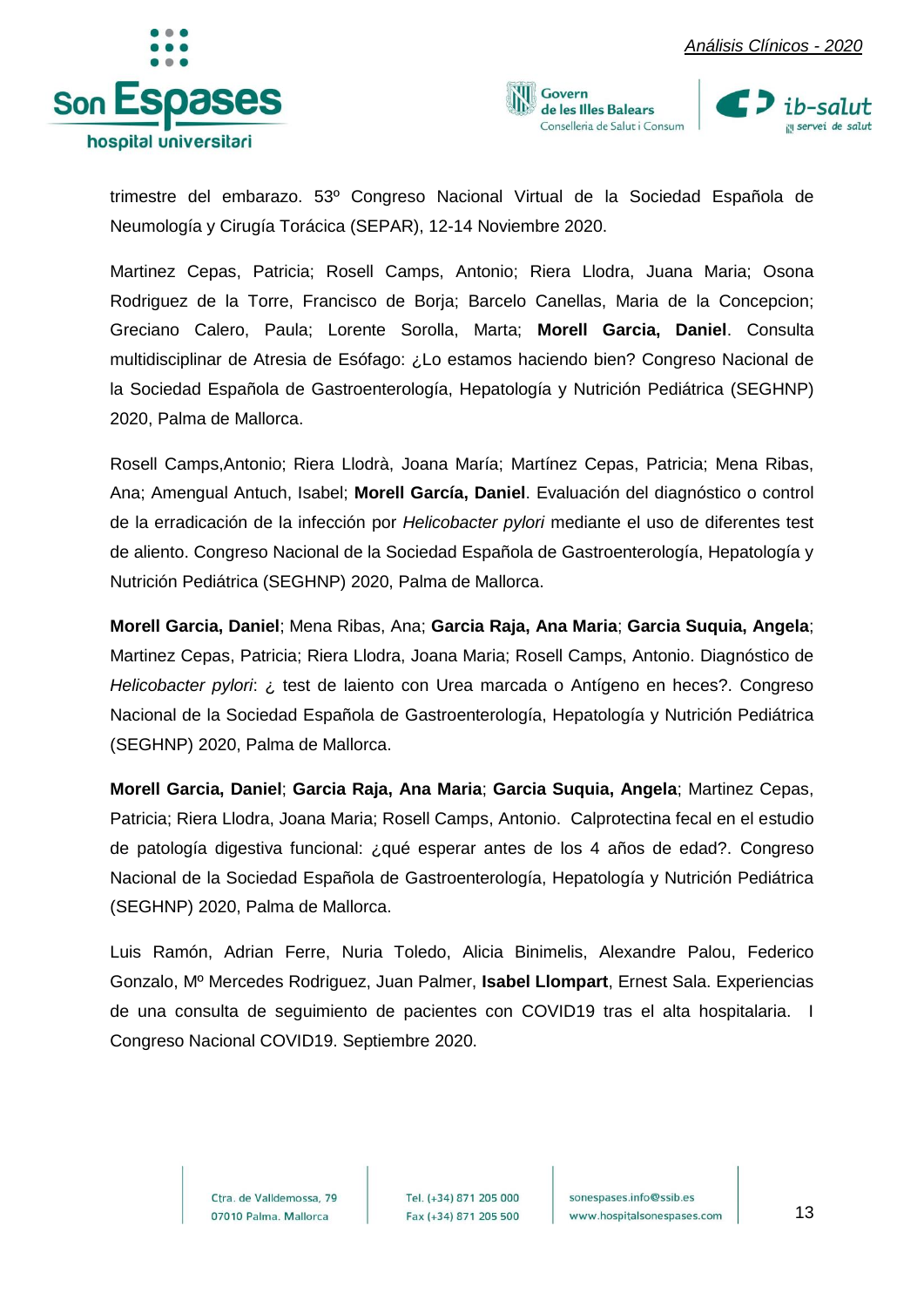





#### <span id="page-14-0"></span>**Capítulos de libro**

**Barceló B**, Gomila I, **Elorza MA.** Sumisión Química. Programa de Formación Continuada a Distancia. Asociación Española de Farmacéuticos Analistas (AEFA), Madrid, 2020. ISBN: 978-84-09-17382-2.

#### <span id="page-14-1"></span>**Proyectos de Investigación financiados**

#### **Bernardino Barceló Martín** (Investigador principal)

Estudio de la incidencia de la exposición prenatal a alcohol y otras sustancias de abuso en recién nacidos ingresados en una sección de neonatología mediante la determinación de biomarcadores en matrices biológicas. Código del proyecto: 2017I033.Agencia financiadora: Ministerio de Sanidad, servicios sociales e igualdad. Investigador principal:**.** Periodo de ejecución: 2018 – 2020

#### **Bernardino Barceló Martín** (Investigador colaborador)

Identificación de nuevas tendencias y patrones de consumo de sustancias de abuso en las Islas Baleares desde una perspectiva asistencial y preventiva. Código del proyecto: 2020I031. Agencia financiadora: Ministerio de Sanidad. Periodo de ejecución: 2021 – 2023.

#### **Antònia Barceló Bennassar**: (Investigador colaborador)

FIS 2019 (PI19/00875). Hipoxia intermitente y sus consecuencias fisiopatológicas en el Síndrome de Apneas-Hipopneas del sueño. Estudio básico, clínico y terapéutico.

**Antònia Barceló Bennassar**: (Investigador colaborador)

Proyecto Piloto HUSE 2017: Estudio de la respuesta inflamatoria y estrés oxidativo en pacientes lactantes con patología de la vía aérea superior. Investigador Colaborador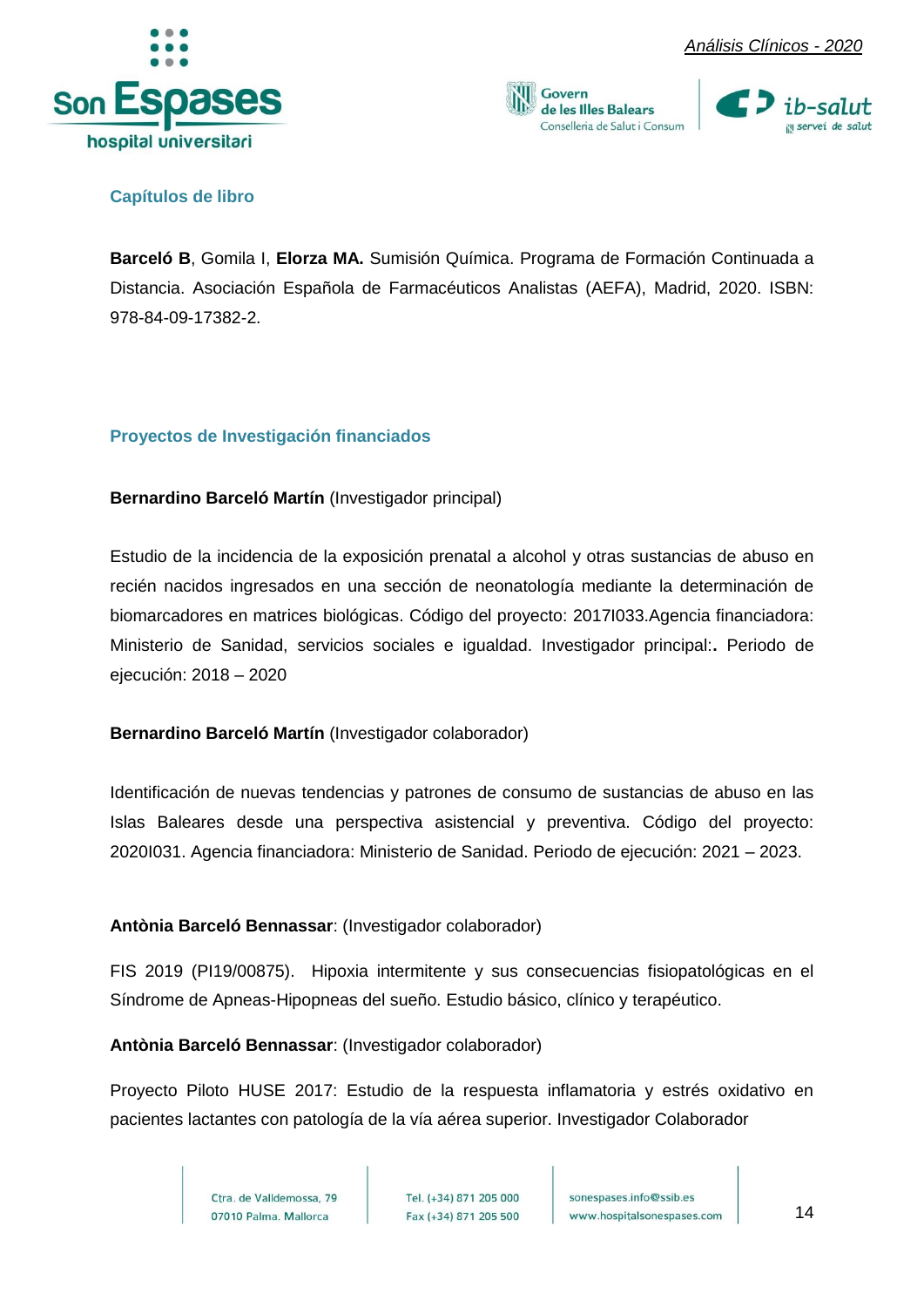



#### **Laura Valiña** (Investigador principal)

Proyecto piloto de Investigación del Hospital Universitario Son Espases 2019 – Validación de la combinación de marcadores tumorales y número de copias mutadas de EGFR y MET en sangre periférica como biomarcadores en la monitorización de pacientes con CPNM estadío IV."

#### **Jose Antonio Delgado Rodríguez** (Investigador principal)

Proyecto de Investigación Fenin 2020. Título: Desafíos en el Diagnóstico de Hipervitaminemia B12. Agencia Financiadora: Fundación José Luis Castaño – SEQC (Sociedad Española de Bioquímica Clínica) Período de ejecución 01/01/2021 – 31/12/2021.

#### **M.A. Ballesteros Vizoso**, **A. Barceló Bennassar, P. Argente del Castillo, D. Morell-García,** J.A Llompart Pou, A. Figueras Castilla.

Proyecto Piloto de Investigación del Hospital Universitario Son Espases 2020 por: Disfunción tiroidea en pacientes con infección COVID 19 en estado crítico. Valor pronóstico y de gravedad. Implicaciones terapéuticas: Beneficio del tratamiento con Hormona tiroidea en la evolución de la enfermedad. Palma de Mallorca.

#### **Daniel Morell García** (Investigador Principal).

#### **Maria Antonieta Ballesteros** (Investigador colaborador)

Beca Proyecto Piloto 2018 a la Investigación del Hospital Universitario Son Espases. Título: *Nuevas fronteras diagnósticas: biomarcadores séricos en la Enfermedad de Alzheimer. (2019-2021).*

#### **I. Llompart** (Investigadora colaboradora)

PREDIMED+DM: Efecto de una dieta mediterránea hipocalórica y promoción de la actividad física en prevención de diabetes tipo 2 en personas con síndrome metabólico. PI17/01827 (2018-2020). Proyecto de investigación en salud del Instituto de Salud Carlos III, Universitat de les Illes Balears .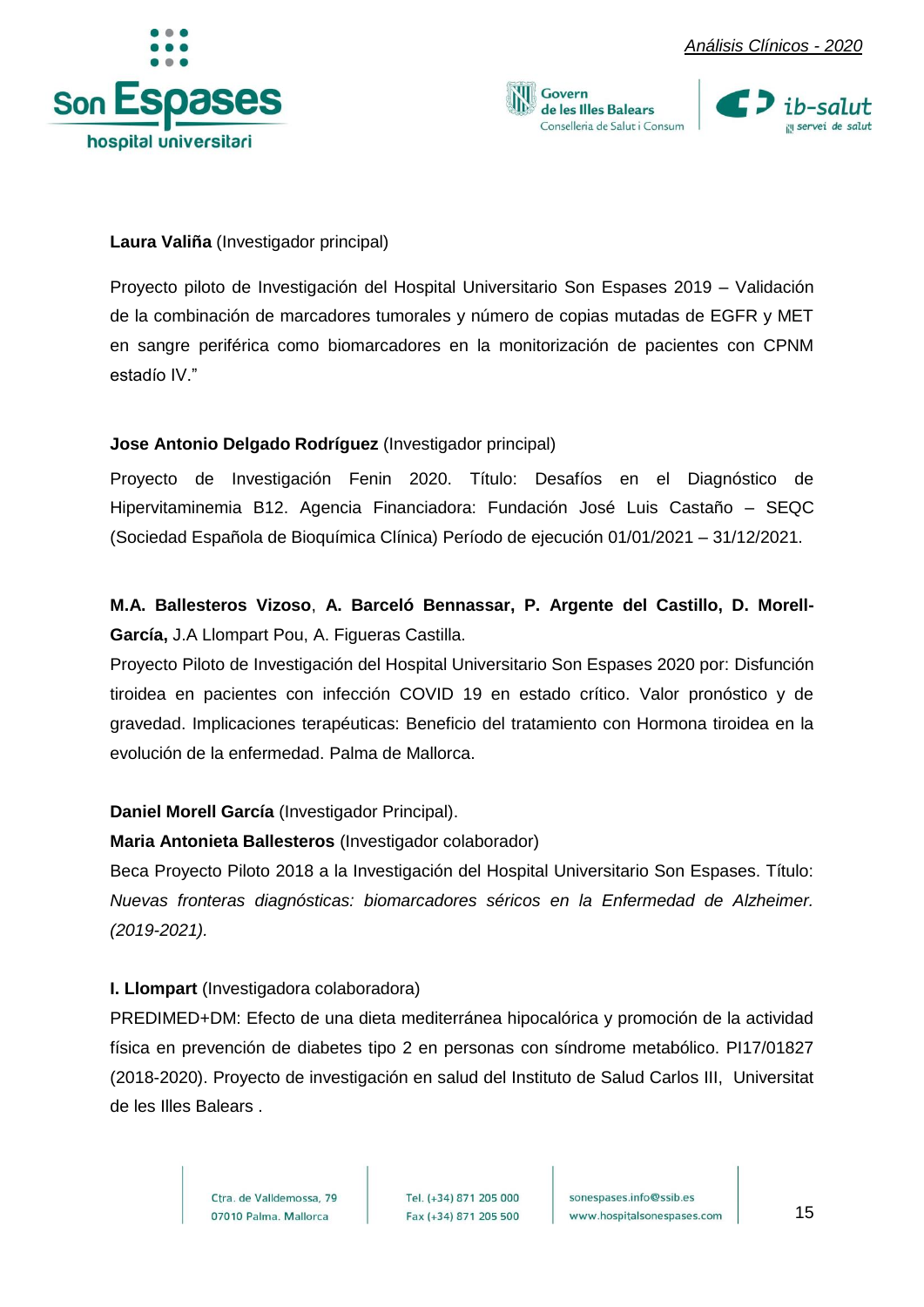





#### <span id="page-16-0"></span>**Participación en Ensayos clínicos**

#### **Daniel Morell García** (Investigador colaborador)

Ensayo Clínico en Fase 2: Convalescent Plasma Therapy vs. SOC for the Treatment of COVID19 in Hospitalized Patients (ConPlas-19). NCT: 04345523.

Fecha de inicio: Abril 2020.

Investigadores Principales: Antonio Ramos MD,PhD; José Luis Bueno MD; Inmaculada Casas Flecha PhD. Hospital Universitario Puerta de Hierro, Majadahonda y Centro Nacional de Microbiología, ISC-III, Madrid, Spain.

#### **Daniel Morell García** (Investigador colaborador)

Ensayo Clínico: BIOmarkers of TRAumatic Brain Injury Spain (BIOTRABIS) (BIOTRABIS). NCT: 04641767.

Fecha de inicio: Octubre 2020.

Investigador Principal: Joan Montaner Villalonga MD, PhD. Hospital Universitario Virgen de Macarena, Sevilla, Spain.

#### <span id="page-16-1"></span>**Premios**

#### **Antònia Barceló**

Premio al mejor trabajo nacional publicado Sociedad Española Sueño 2020. Sánchez-de-la-Torre M, Sánchez-de-la-Torre A, Bertran S, Abad J, Duran-Cantolla J, Cabriada V, Mediano O, Masdeu MJ, Alonso ML, Masa JF, **Barceló A**, de laPeña M, Mayos M, Coloma R, Montserrat JM, Chiner E, Perelló S, Rubinós G, Mínguez O, Pascual L, Cortijo A, Martínez D, Aldomà A, Dalmases M, McEvoy RD,Barbé F; Spanish Sleep Network. Effect of obstructive sleep apnoea and its treatment with continuous positive airway pressure on the prevalence ofcardiovascular events in patients with acute coronary syndrome (ISAACC study): a randomised controlled trial. Lancet Respir Med. 2020 Apr;8(4):359-367. doi: 10.1016/S2213-2600(19)30271-1. Epub 2019 Dec 12.

> Ctra, de Valldemossa, 79 07010 Palma. Mallorca

Tel. (+34) 871 205 000 Fax (+34) 871 205 500

sonespases.info@ssib.es www.hospitalsonespases.com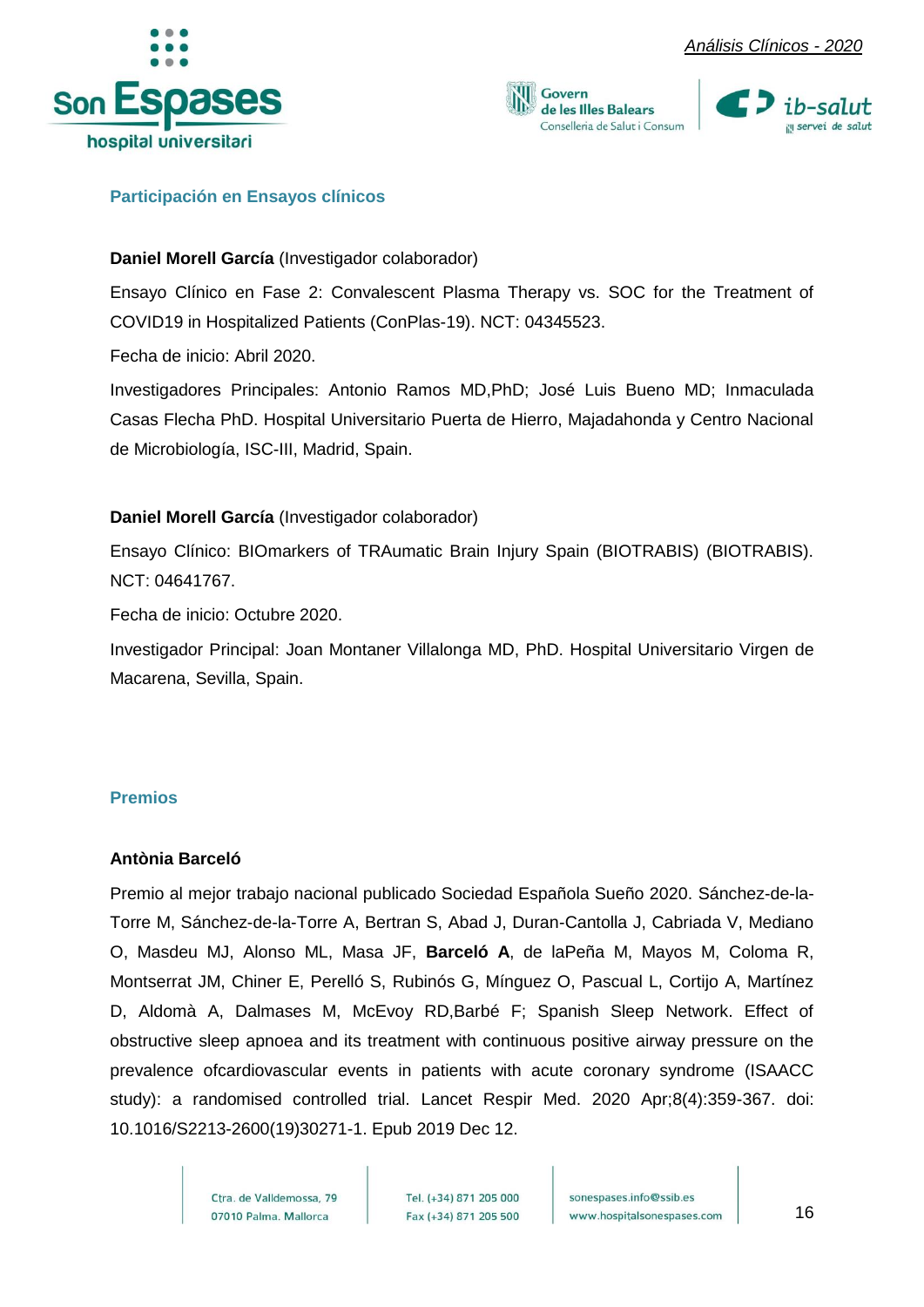



Govern de les Illes Balears Conselleria de Salut i Consum



#### **Laura Valiña**

2º Premio a mejor publicación científica 2020 – Colegio Oficial de Farmacéuticos de Baleares, por la publicación: Mondelo-Macía P, Rodríguez-López C, **Valiña L**, Aguín S, León-Mateos L, García-González J, Abalo A, Rapado-González O, Suárez-Cunqueiro M, Díaz-Lagares A, Curiel T, Calabuig-Fariñas S, Azkárate A, Obrador-Hevia A, Abdulkader I, Muinelo-Romay L, Diaz-Peña R, López-López R. Detection of MET Alterations Using Cell Free DNA and Circulating Tumor Cells from Cancer Patients. Cells. 2020 Feb 24;9(2):522. PMID: 32102486.

#### **Bernardino Barceló**

Accèssit de Recerca 2019 de la Acadèmia Mèdica Balear (Convocatoria 2020) concedido al artículo: Gomila I, Leciñena MÁ, Elorza MÁ, Pastor Y, Sahuquillo L, Servera M, Puiguriguer J, Barcelo B. Detectability of Dissociative Psychoactive Substances in Urine by Five Commercial Phencyclidine Immunoassays. J Anal Toxicol. **2019** Jul 24;43(6):497-503

#### **Paula Argente Del Castillo Rodríguez**

Accésit a la mejor comunicación en el XIV Congreso Nacional del Laboratorio Clínico concedido al póster: Paula Argente Del Castillo Rodríguez, María Inmaculada Pastor García, Gemma Costa Petit, Beatriz García García, Jose Antonio Delgado Rodríguez, Antonia Barceló Bennasar. "Establecimiento de intervalos de referencia pediátricos del panel tiroideo en plataforma Abbot en una población sana de niños y adolescentes españoles". XIV Congreso Virtual del Laboratorio Clínico (Zaragoza, España, 2020).

#### **M.A. Ballesteros Vizoso**, **A. Barceló Bennassar, P. Argente del Castillo, D. Morell-García,** J.A Llompart Pou, A. Figueras Castilla.

Premio Proyecto Piloto de Investigación del Hospital Universitario Son Espases 2020 por: Disfunción tiroidea en pacientes con infección COVID 19 en estado crítico. Valor pronóstico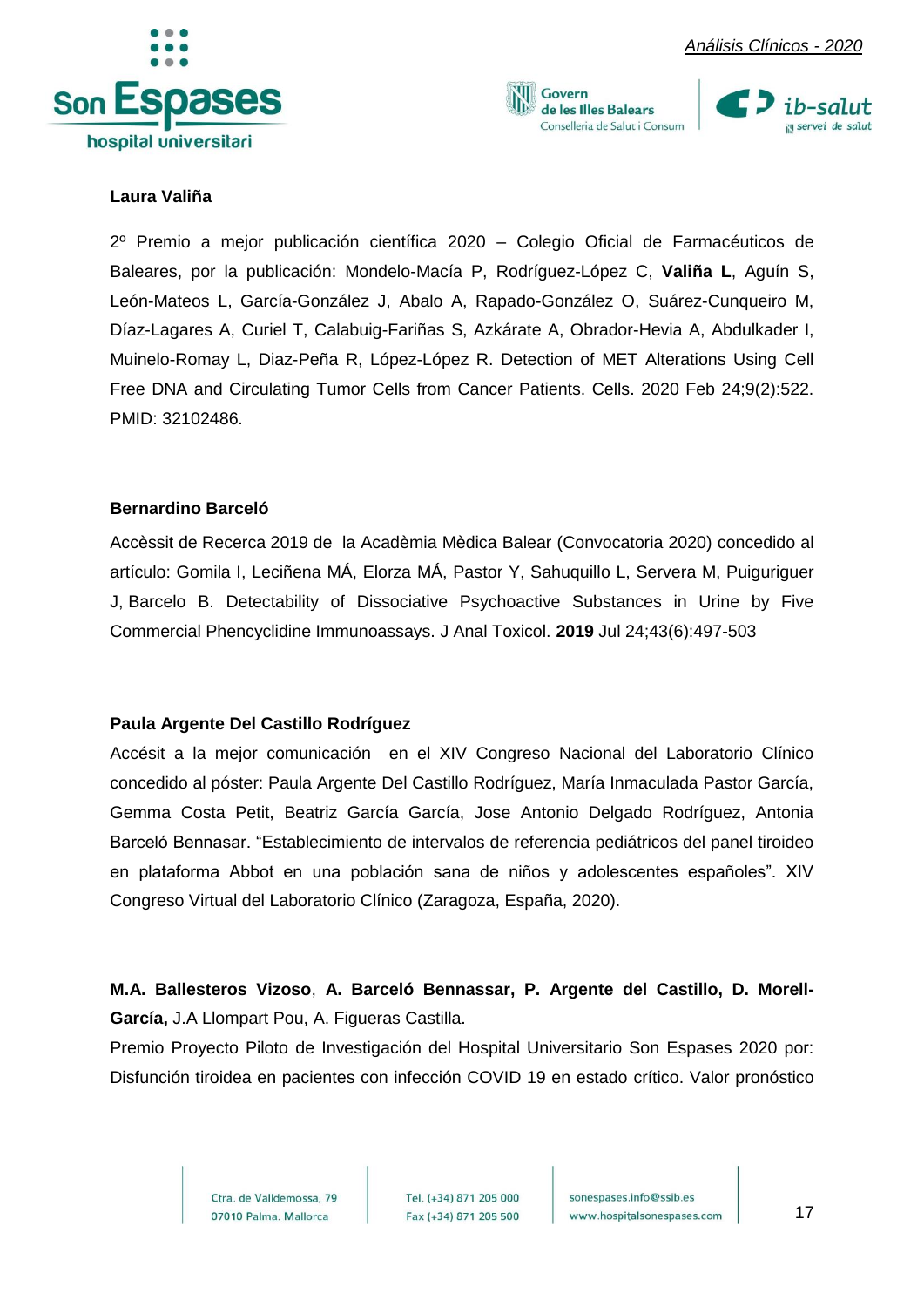





y de gravedad. Implicaciones terapéuticas: Beneficio del tratamiento con Hormona tiroidea en la evolución de la enfermedad. Palma de Mallorca.

#### **Daniel Morell Garcia, Josep Miquel Bauçà Rosselló.**

Accésit a la mejor comunicación en el XIV Congreso Nacional del Laboratorio Clínico. LABCLIN 2020. Formato Virtual. Concedido al póster:

Luis García De Guadiana Romualdo, **Daniel Morell García**, Ana María Lourdes Padilla Jiménez, Jose Ignacio Gutiérrez Revilla, Jose María Álamo Marzo, Juan Antonio Vílchez Aguilera, Cristian Morales-Indiano, Silvia Sánchez Fernández-Pacheco, Irene Gutiérrez García, María Ángeles Juncos Tobarra, Elisa Nuez Zaragoza, Eloísa Urrechaga Igartua, Juan Adell Ruiz De León, Isabel Vírseda Chamorro, Yolanda Pastor Murcia, Olaia Rodríguez Fraga, Patricia De La Hera Cagigal, Matilde Cháfer-Rudilla, Laura Altimira Queral, Alex Larruzea Ibarra, Iria Cebreiros López, Ana María Hernando Holgado, Natalia Sancho Rodríguez, María Núñez Gárate, Laura Sahuquillo Frías, Paloma Salas Gómez-Pablos, Alicia Ruiz Ripa, María Luisa López Yepes, Cristina Acevedo Alcaraz, José Pedregosa Díaz, Alfonso Blázquez Manzanera, María Consuelo Zamorano Andrés, María Del Carmen Lorenzo Lozano, Amparo Galán-Ortega, Mercedes González-Morales, Patricia Esteban Torrella, Ruth González Tamayo, Marina Vera Oliván, Luis Vicente Gutiérrez, Alfonso Pérez Martínez, María Del Carmen Baamonde Calzada, Clara Esparza Del Valle, María Gloria García Arévalo, Aurelio Pons Castillo, Magdalena Canalda Campás, Laura Jiménez Añon, Vicente Aguadero, Vicens Díaz Brito, Jorge Ferriz Vivancos, Sara García Muñoz, María Arnaldos Carrillo, Amaia Fernández Uriarte, Cristina Ruiz Iruela, José Manuel Egea Caparrós, Martí Vila Pérez, Luis Saenz Mateos, **Josep Miquel Bauça Roselló**, María José Alcaide Marín. Utilidad del hemograma para predicción de mortalidad hospitalaria en pacientes infectados por SARS-Cov2: estudio multicéntrico nacional (Estudio BIOCOVID). XIV Congreso Nacional del Laboratorio Clínico. LABCLIN 2020. Formato Virtual. (Zaragoza, Spain, 2020).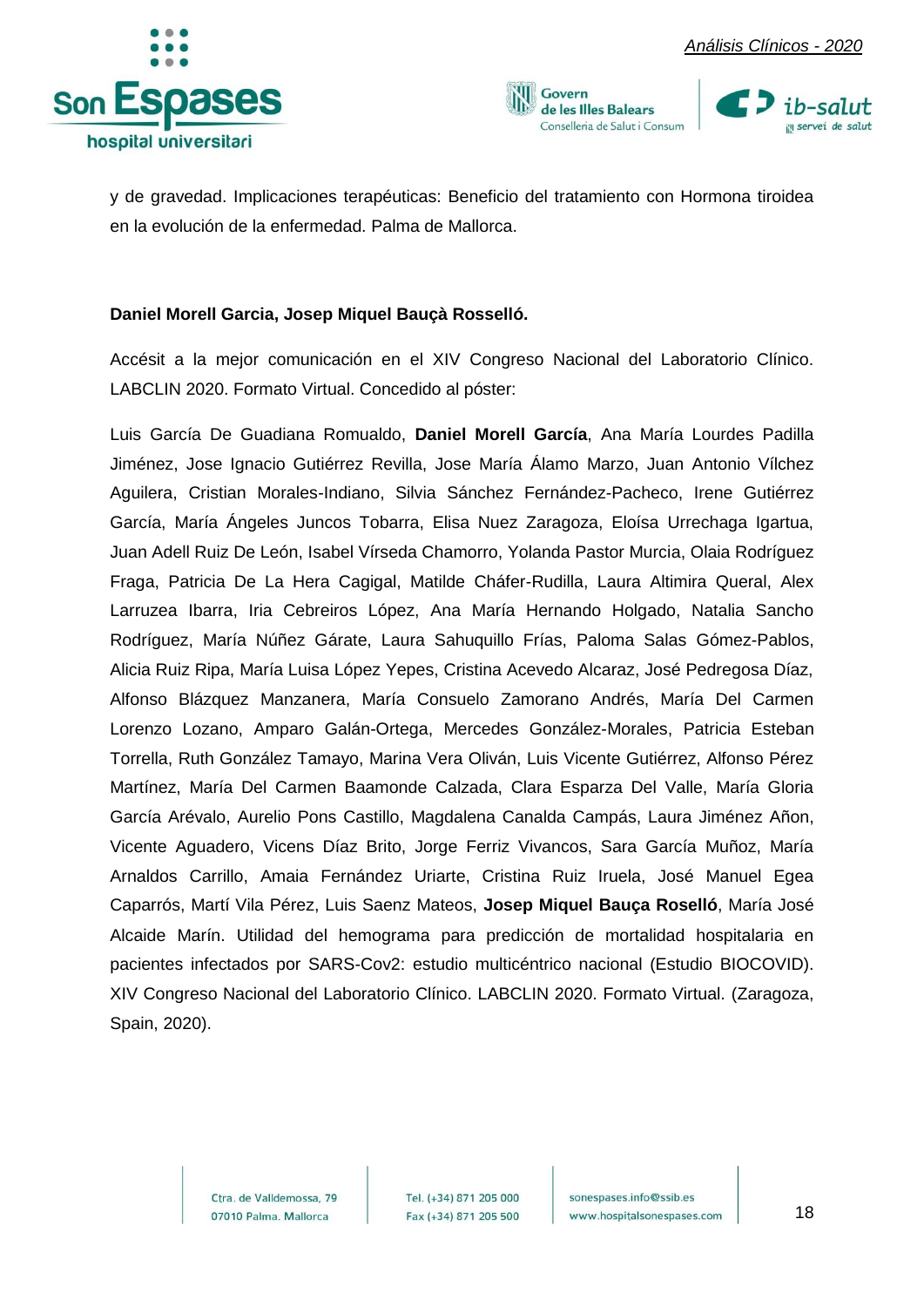





<span id="page-19-0"></span>**Otras actividades como participación en la organización de eventos científicos, conferencias invitadas, etc.**

#### **Josep Miquel Bauçà**

Miembro del Comité Científico del Congreso Nacional del Laboratorio Clínico.

Miembro de la Comisión de Calidad Extraanalítica, de la Comisión de Elementos traza y del Comité de Comunicación de la Sociedad Española de Medicina de Laboratorio (SEQC-ML).

Ponente en: 6th Russian Congress of Laboratory Medicine (diciembre 2020).

Coordinador en: Simposio "Error sistemático asociado a la muestra: estabilidad e interferencias" (en el contexto del Congreso Nacional del Laboratorio Clínico 2020).

Moderador en: Mesa de Residentes (en el contexto del Congreso Nacional del Laboratorio Clínico 2020).

#### **Antonieta Ballesteros**

Miembro comisión Valoración Bioquímica de la Enfermedad Hepática. SEQC-ML – Sociedad Española de Medicina de Laboratorio

Máster propio en Nutrición clínica en medicina (60 ECTS). Universidad Cardenal Herrera CEU, Madrid

Experto Universitario en Endocrinología y Nutrición Infantil (17 ECTS). Universidad Cardenal Herrera CEU, Madrid

Experto Universitario en Nutrición Clínica y Dietética Hospitalaria (16 ECTS). Universidad Cardenal Herrera CEU, Madrid

Experto Universitario en Nutrición Deportiva. (17 ECTS). Universidad Cardenal Herrera CEU, Madrid

Experto Universitario en Nutrición Pediátrica Para Medicina. (16 ECTS). Universidad Cardenal Herrera CEU, Madrid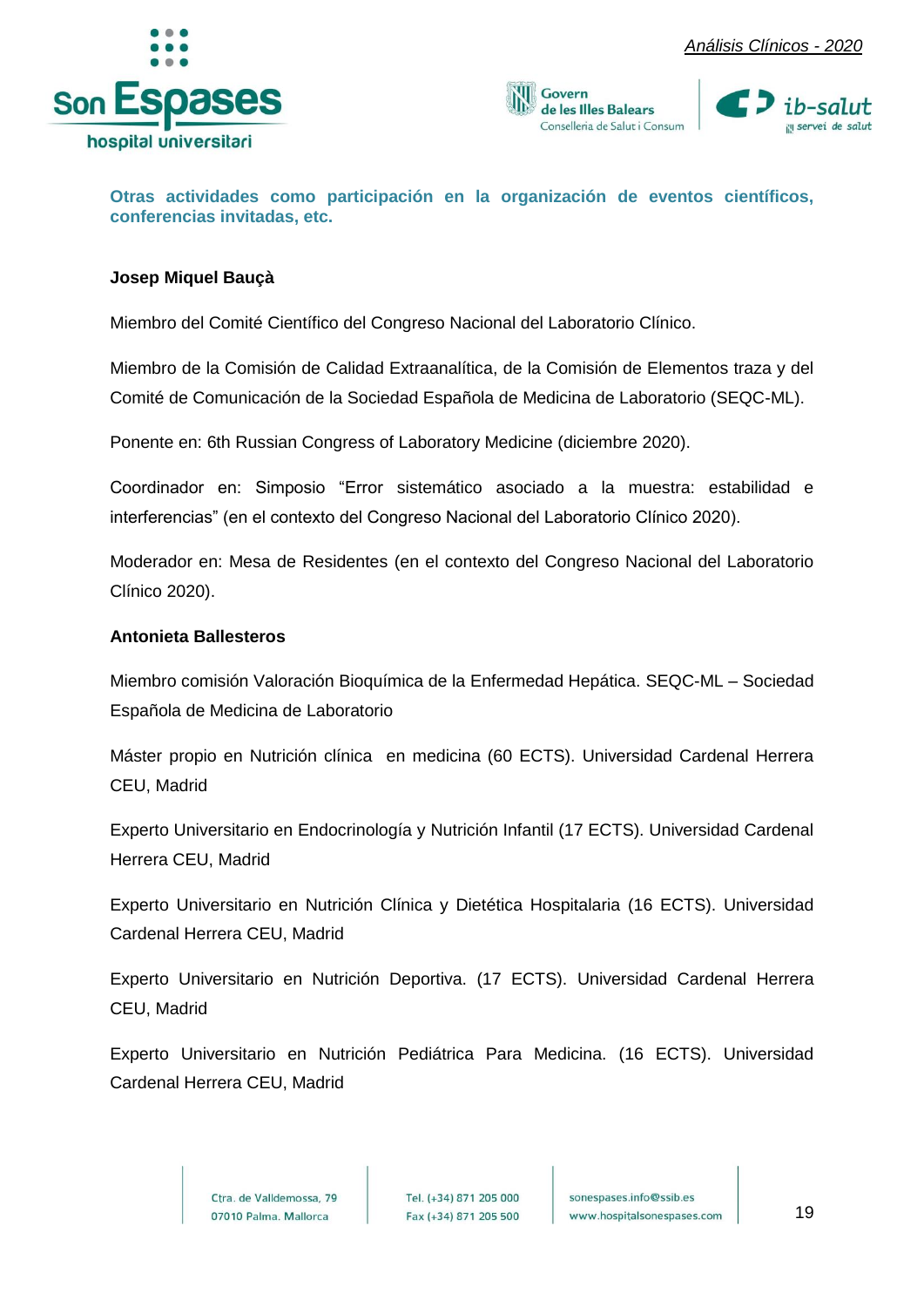





Experto Universitario en Nutrición y Enfermedad. (18 ECTS). Universidad Cardenal Herrera CEU, Madrid.

Ponente en curso: Aspectos prácticos del laboratorio de análisis clínicos para médicos residentes (2 horas) Hospital Universitario Son Espases, Palma, Islas Baleares

Ponente en curso ONLINE: aspectos prácticos del labooratrio de análisis clínicos para médicos residentes→ Interferencias analíticas Hospital Universitario Son Espases, Palma, Islas Baleares

#### **Antonia Barceló**

Académica numeraria y Bibliotecaria de la Real Academia de Medicina de les Illes Balears

Ponente En las sesiones Científicas del Servicio de Análisis Clínicos 2020

Miembro del CIBER de Enfermedades Respiratorias (CIBERES): grupo 35

Miembro de la Comisión de Investigación HUSE

Miembro del equipo investigador IdisBa . Grupo Apneas e Hipoapneas del sueño.

#### **Paula Argente del Castillo**

Máster en Oncología de precisión: Genómica y Big Data (60 ECTS). Universidad Cardenal Herrera (CEU). Calificación: 9.2. sep-jun 19-20Experto Universitario en Aplicación Clínica de la Oncología Genómica (18 ECT). Universidad Cardenal Herrera (CEU). Calificación: 9.2. sep-jun 19-20

Experto Universitario en Oncología Genómica y de precisión (17 ECTS). Universidad Cardenal Herrera (CEU). Calificación: 9.3. sep-jun 19-20

Experto Universitario en Técnicas de Learning Machine y Minería de Datos en Oncología Genómica (24 ECTS). Universidad Cardenal Herrera (CEU). Calificación: 9.5. sep-jun 19-20

Experto Universitario en Uso de Linux y Programación con Lenguaje R para Oncología (19 ECTS). Universidad Cardenal Herrera (CEU). Calificación: 9.9. sep-jun 19-20 Miembro de la Comisión de Biología Hematológica de la SEQC

SEQC – Sociedad Española de Bioquímica Clínica y Patología Molecular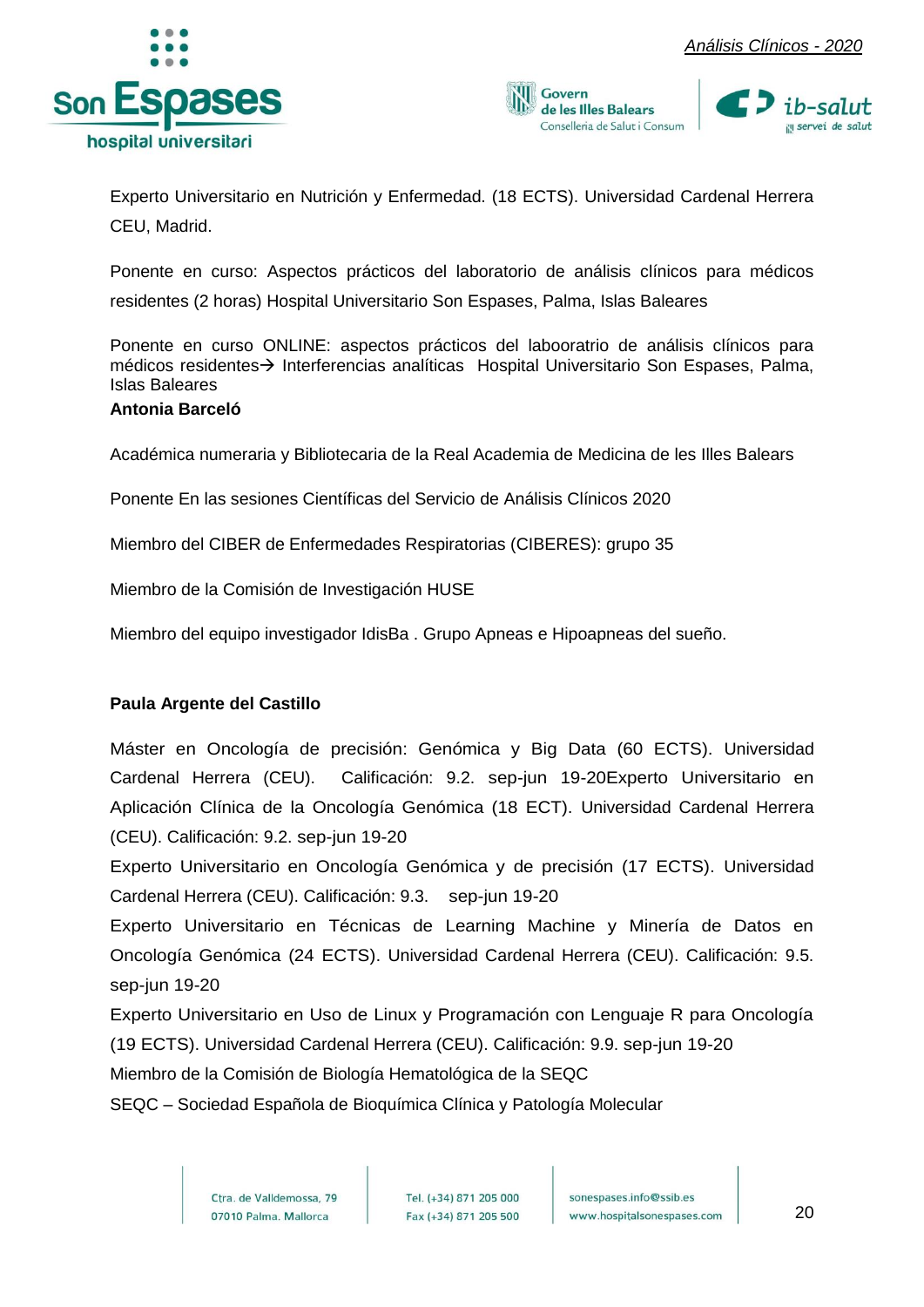





#### **Juan Robles**

Miembro de la Comisión de Perinatal y del Comité de Comunicación de la Sociedad Española de Medicina de Laboratorio (SEQC-ML).

Conferencia como invitado en el Máster de Biotecnología Aplicada. Curso 2019-2020. UIB.

Ponente en curso: Aspectos prácticos del laboratorio de análisis clínicos para médicos residentes (2 horas). Hospital Universitario Son Espases, Palma, Islas Baleares

Ponente en curso ONLINE: aspectos prácticos del laboratorio de análisis clínicos para médicos residentes. Hospital Universitario Son Espases, Palma, Islas Baleares. Casos clínicos de biología hematològica. SEQC-ML – Sociedad Española de Medicina de Laboratorio Jornada Virtual de actualización en SARS-CoV-2 y COVID-10. SEIMC-ONLINE

Curso Plan de catàstrofe externa en el hospital. Moodle

Infecciones parasitarias producidas por protozoos hemáticos. Ed 1. AEFA

Curso Casos clínicos Educación continuada en laboratorio clínico. SEQC-ML – Sociedad Española de Medicina de Laboratorio

Curso protección radiológica Operacional R3 (ONLINE). Moodle

Curso Introducción a la calidad y seguridad del paciente (4 horas). Hospital Universitario Son Espases, Palma, Islas baleares

Jornada Primus y Synergia : "IV convocatoria de Proyectos Intramurales" y la "II convocatoria Ramón Llull" del Instituto de Investigación Sanitaria Illes Balears.

Asistencia al XIV Congreso virtual nacional del laboratorio Clínico 2020. Online

#### **José Antonio Delgado**

Miembro de la Comisión de Calidad Extraanalítica de la Sociedad Española de Medicina de Laboratorio (SEQC-ML).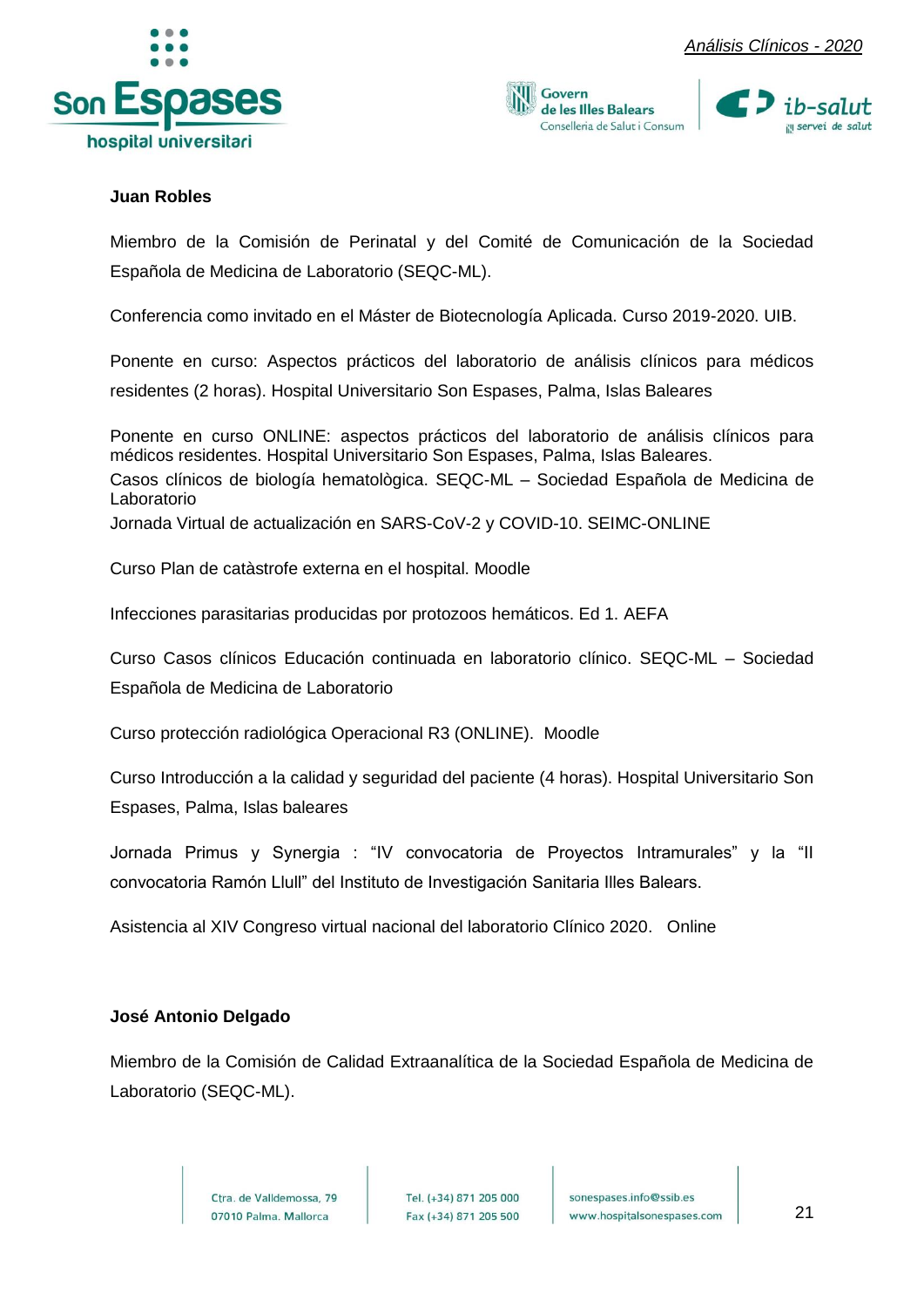





#### **Cristina Gómez**

Curso de Lipidología en la Práctica Clínica 26/06/2019 a 25/06/2020 5 Créditos (30 horas) (Sociedad Española de Arterioesclerosis)

Ponente en las sesiones Científicas del Servicio de Análisis Clínicos 2020

Miembro del equipo investigador "Nutrición Comunitaria y Estrés Oxidativo" del Instituto de Investigación Sanitaria Illes Balears (IdISBa).

Responsable del Servicio de Análisis Clínicos de la Unidad de Lípidos del Hospital Son Espases homologada por la Sociedad Española de Ateroesclerosis.

#### **Daniel Morell García**

Miembro de la Comisión de Hemorragia Masiva del Hospital Universitario Son Espases, desde marzo 2019.

Miembro del Comité de Deterioro Cognitivo del Hospital Universitario Son Espases, desde enero 2019.

Miembro de la Comisión Nacional de la Medicina del Laboratorio Basada en la Evidencia de la Sociedad Española de Medicina de Laboratorio (SEQC-ML), desde mayo 2017.

Investigador del Grupo Enfermedades Respiratorias para el estudio del Síndrome de Apneas e Hipopneas del Sueño (2016-Actualidad): Grupo de investigación consolidado en el área de Patología Respiratoria. Plataforma de investigación del Instituto de Investigación Sanitaria de las Islas Baleares (IdISBa). IP: Dr. Alberto Alonso Fernández.

III Jornada de Neurología Pediátrica, en el Hospital Universitario Son Espases, Palma de Mallorca, 7h lectivas, febrero 2020.

Asistente al XIV Congreso Nacional Virtual del Laboratorio Clínico, noviembre 2020.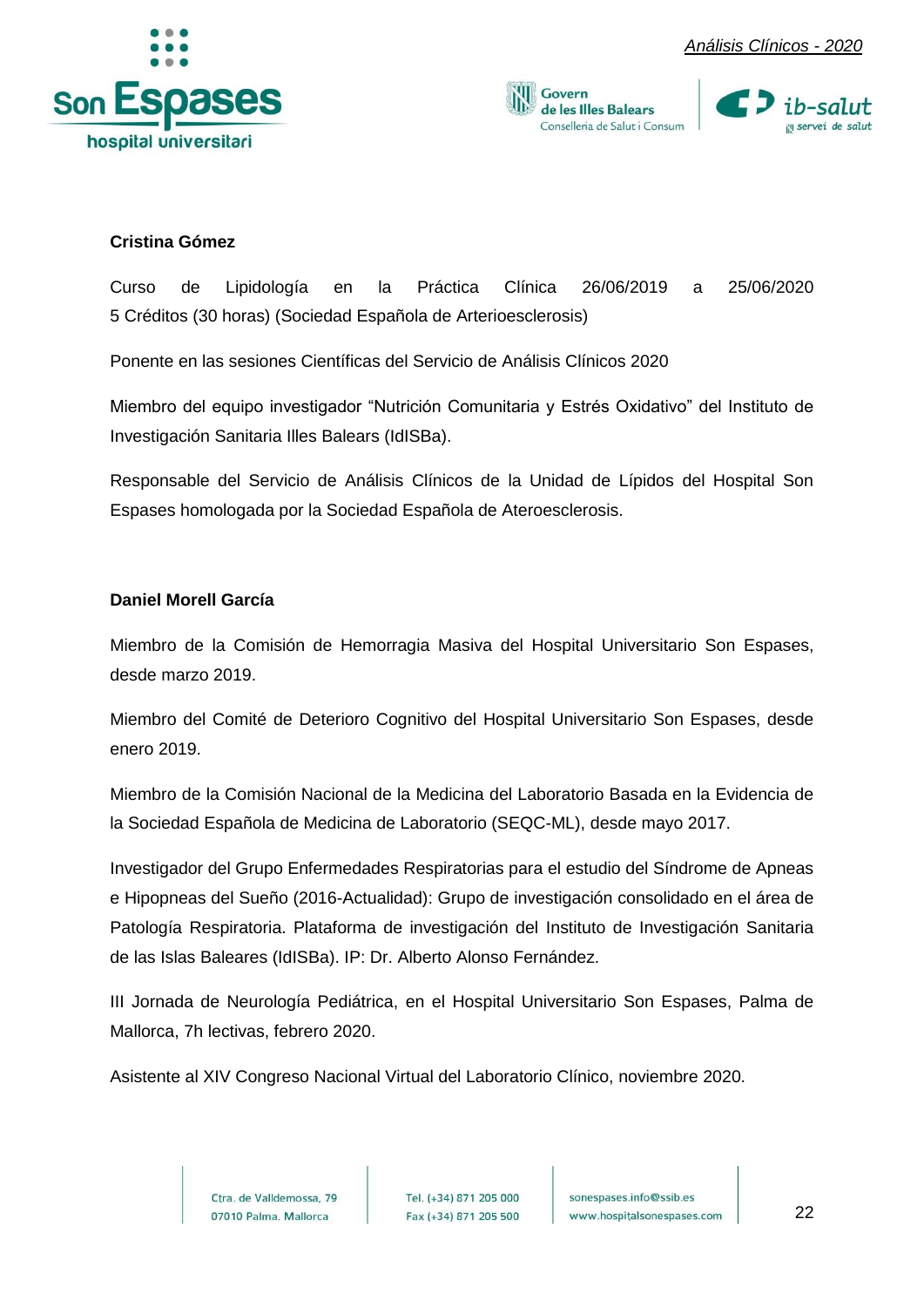





Ponente en Curso: Aspectos prácticos del Laboratorio de Análisis Clínicos para médicos residentes (2 horas). Hospital Universitario Son Espases, Palma, Islas Baleares.

Ponente en Curso ONLINE: Aspectos prácticos del Laboratorio de Análisis Clínicos para médicos residentes. Hospital Universitario Son Espases, Palma, Islas Baleares.

Asistente a los Cursos On-Line de la SEQC-ML de Formación Continuada en el Laboratorio Clínico, con un total de 31,7 créditos en el curso académico 2019-2020.

Asistente al I Congreso Nacional COVID-19 en formato virtual, 116 horas lectivas, septiembre 2020.

Ponente en las Sesiones Científicas del Servicio de Análisis Clínicos 2020.

Ponente en 54º Encuentro Virtual Internacional del Programa de Estímulos para el Avance de las Ciencias del Laboratorio Clínico PROES Puertas Abiertas de la Fundación Bioquímica Argentina, sobre "Papel pronóstico de las pruebas de laboratorio en el paciente con COVID-19: un estudio multicéntrico en España", 2 horas lectivas, La Plata, Argentina, julio 2020.

Coordinador y Ponente en la Jornada de Actualización en la Enfermedad de Alzheimer. "Actualización en biomarcadores de la Enfermedad de Alzheimer", 3 horas lectivas. Colegio Oficial de Farmacéuticos de las Islas Baleares, Palma de Mallorca, noviembre 2020.

#### **Isabel Llompart Alabern**

XIII curso de Formación y Actualización en Análisis Clínicos, 2020. 7 sesiones.

#### Participación en grupos de trabajo

Miembro de CIBERobn (Consorcio de Investigación Biomédica en Red de Fisiopatología de la Obesidad y Nutrición, CB12/03/30038), Instituto de Salud Carlos III (desde 2012).

Red EXERNET (actividad física y salud en poblaciones especiales) (desde 2009).

Centre Català de la Nutrició (Institut d'Estudis Catalans) (desde 2010). MEDIS (Mediterranean islands multinational network) (desde 2013).

> Ctra, de Valldemossa, 79 07010 Palma. Mallorca

Tel. (+34) 871 205 000 Fax (+34) 871 205 500